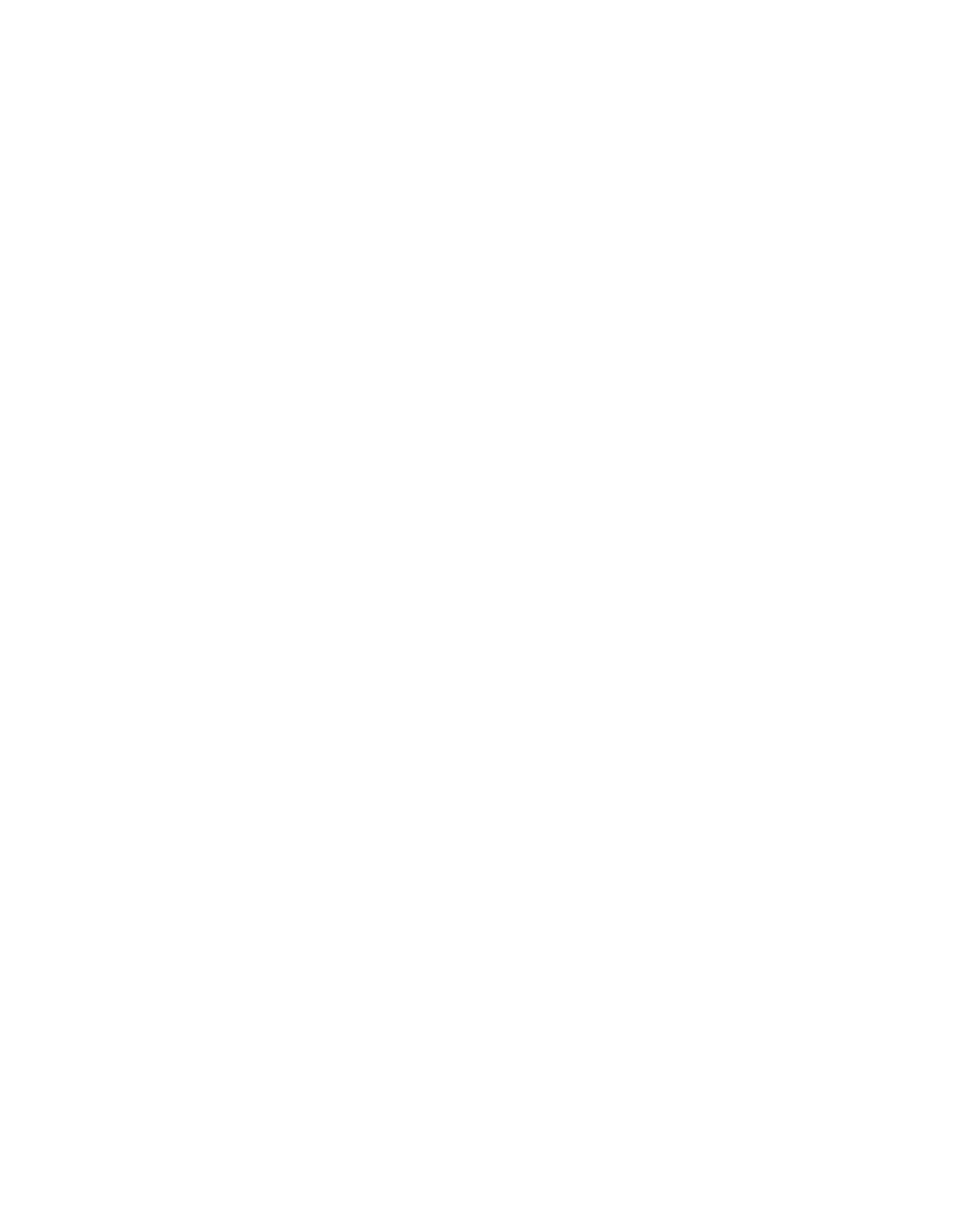*IPDS*™ *Twinax Emulation Programmer's Reference Manual*

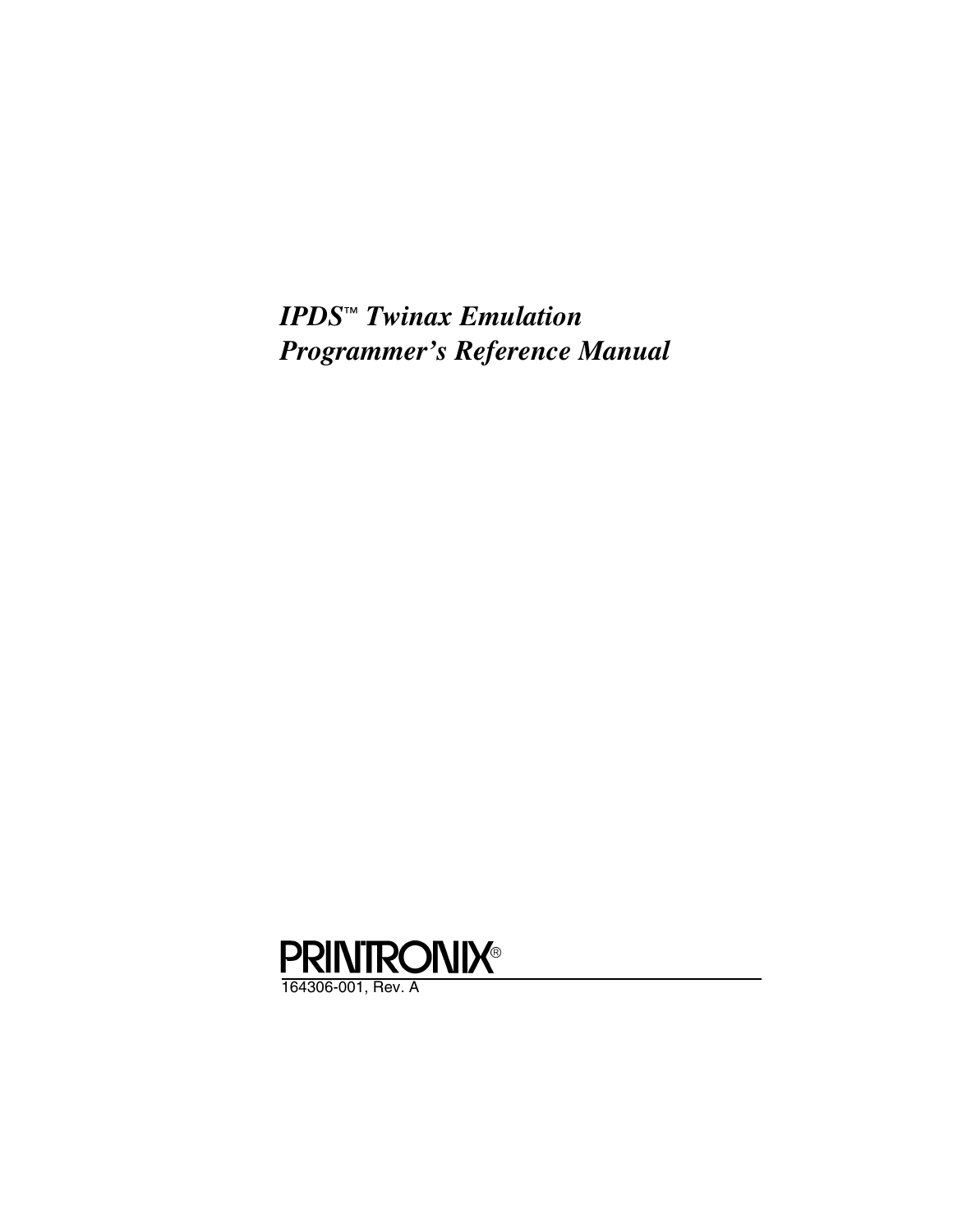Printronix, Inc. makes no representations or warranties of any kind regarding this material, including, but not limited to, implied warranties of merchantability and fitness for a particular purpose. Printronix, Inc. shall not be held responsible for errors contained herein or any omissions from this material or for any damages, whether direct, indirect, incidental or consequential, in connection with the furnishing, distribution, performance or use of this material. The information in this manual is subject to change without notice.

This document contains proprietary information protected by copyright. No part of this document may be reproduced, copied, translated or incorporated in any other material in any form or by any means, whether manual, graphic, electronic, mechanical or otherwise, without the prior written consent of Printronix, Inc.

COPYRIGHT © 1998, PRINTRONIX, INC.<br>'

All rights reserved.

# **Trademark Acknowledgements**

IBM, AS/400, and SAA are registered trademarks, and IPDS, Intelligent Printer Data Stream, Bar Code Object Content Architecture and BCOCA are trademarks of International Business Machines Corporation.

Printronix is a registered trademark of Printronix, Inc.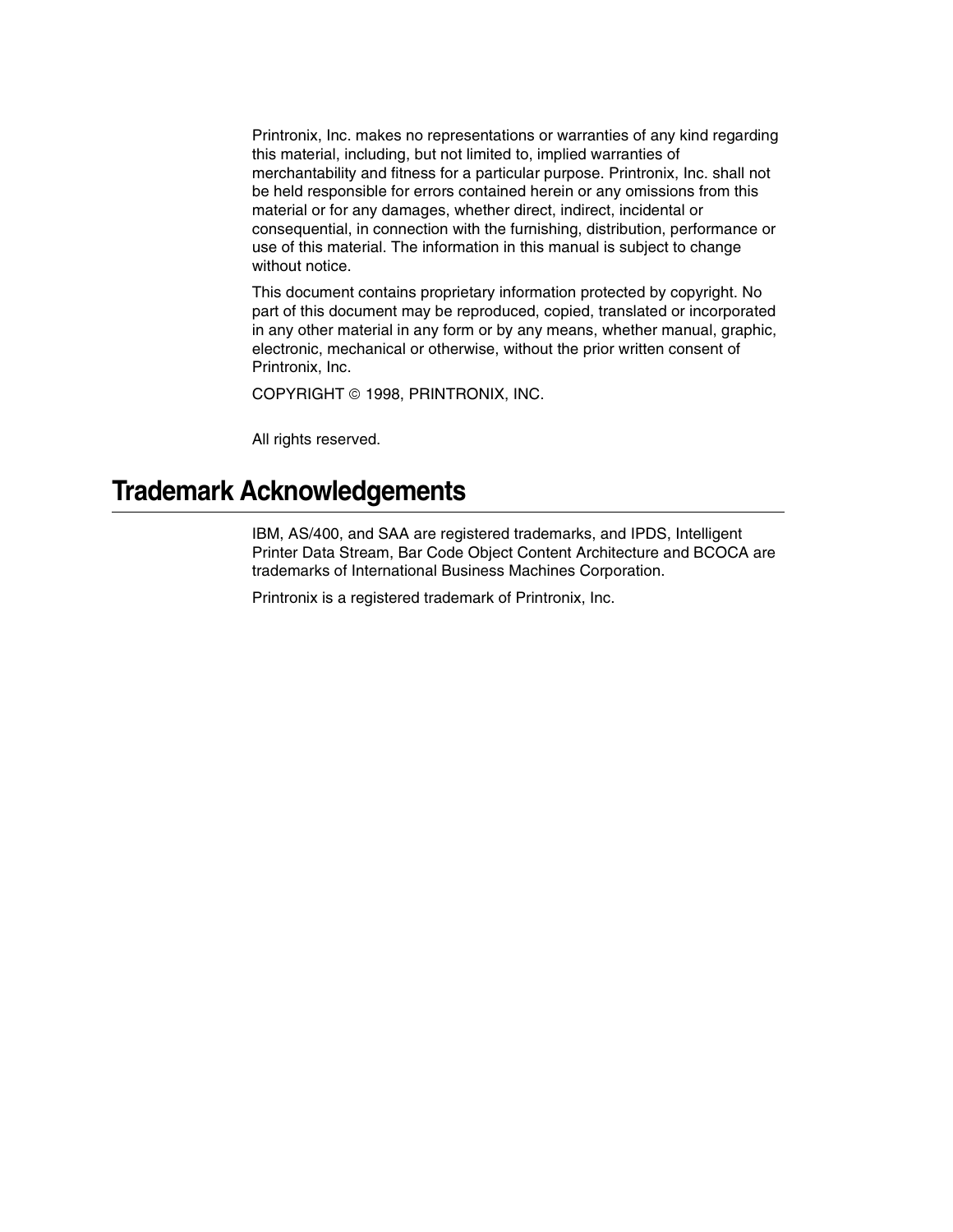# **Table of Contents**

 $\mathbf{1}$ 

| 1              |                                 |  |
|----------------|---------------------------------|--|
|                |                                 |  |
|                |                                 |  |
|                |                                 |  |
|                |                                 |  |
|                |                                 |  |
|                |                                 |  |
|                |                                 |  |
|                |                                 |  |
| $\overline{2}$ | Configuring with IPDS Commands9 |  |
|                |                                 |  |
|                |                                 |  |
|                |                                 |  |
|                |                                 |  |
|                |                                 |  |
|                |                                 |  |
|                |                                 |  |
|                |                                 |  |
|                |                                 |  |
|                |                                 |  |
|                |                                 |  |
|                |                                 |  |
|                |                                 |  |
|                |                                 |  |
|                |                                 |  |
|                |                                 |  |
|                |                                 |  |
|                |                                 |  |
|                |                                 |  |
|                |                                 |  |
|                |                                 |  |
|                |                                 |  |
|                |                                 |  |
|                |                                 |  |
|                |                                 |  |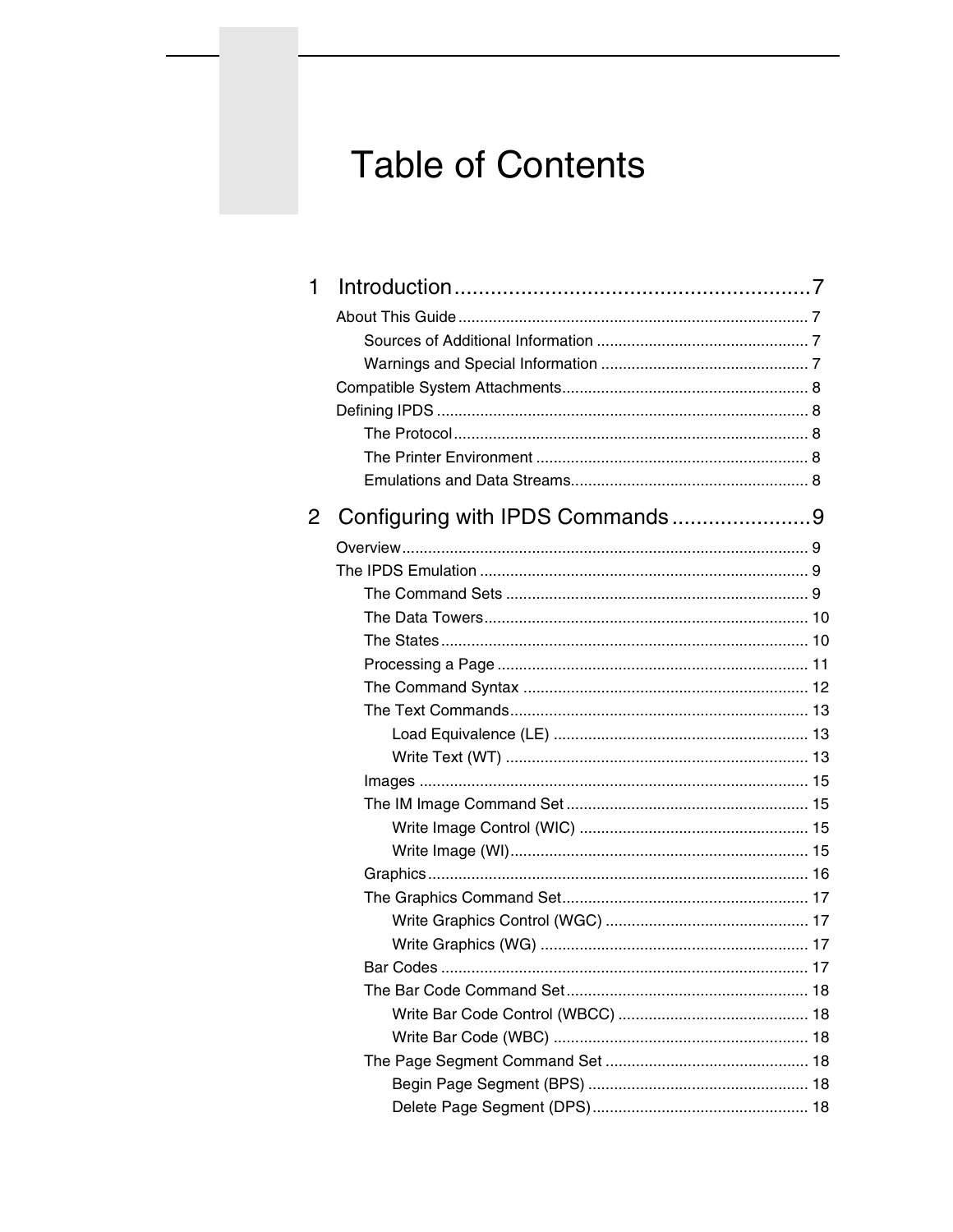$\boldsymbol{\mathsf{A}}$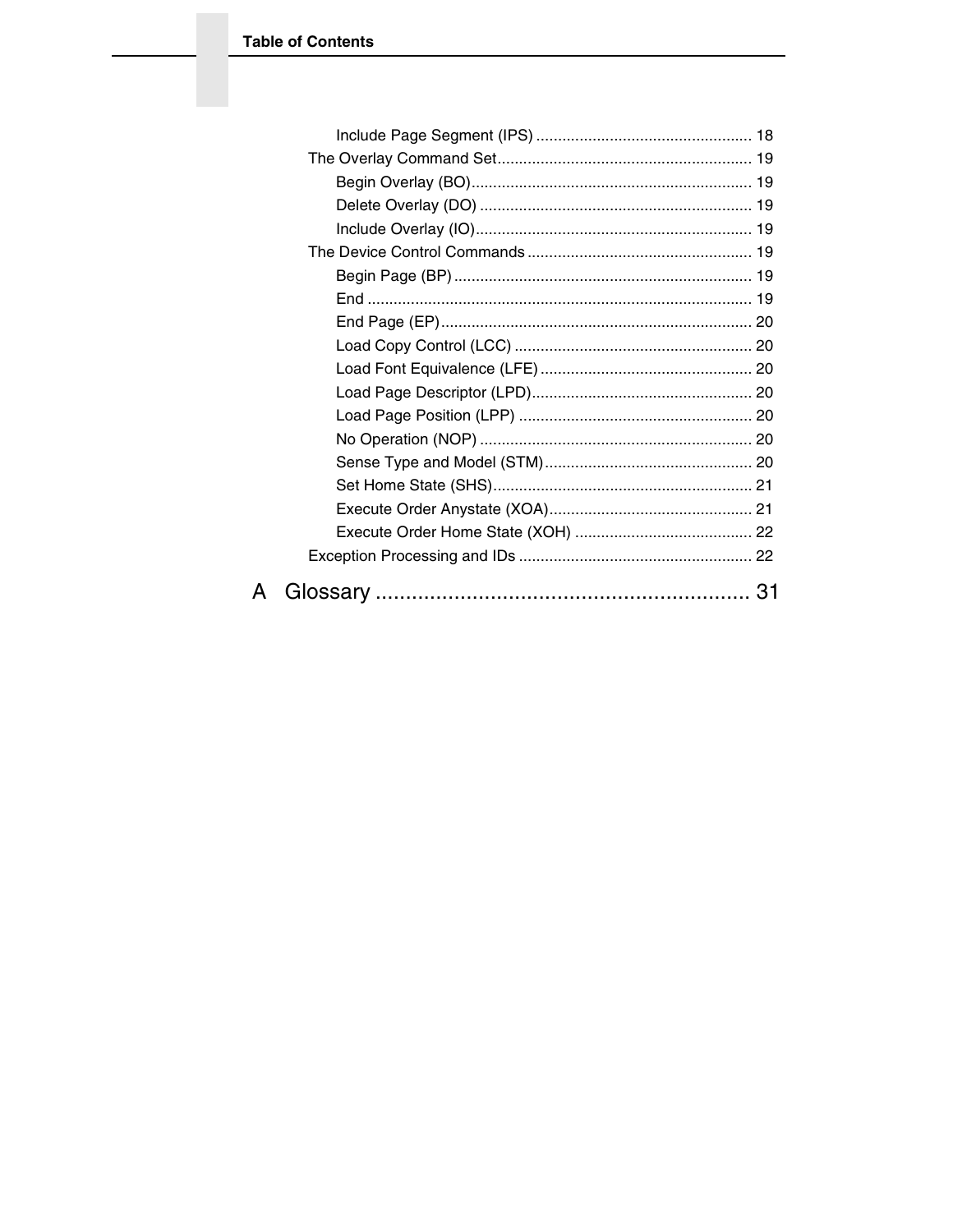# <span id="page-6-0"></span>1 *Introduction*

# <span id="page-6-1"></span>**About This Guide**

This manual contains the IPDS $^{TM}$  configuration menu, lists the command sets and provides error messages.

This manual assumes you are familiar with IPDS and programming in IPDS. This book is not a tutorial-it does not explain how to program nor does it describe which applications support which commands. For detailed information, refer to the list below.

## <span id="page-6-5"></span><span id="page-6-4"></span><span id="page-6-2"></span>**Sources of Additional Information**

- *IBM<sup>®</sup> Intelligent Printer Data Stream<sup>™</sup> Reference*
- *IBM System/36 Concepts and Programmer's Guide*
- *IBM System/38 Guide to Program Product Installation and Device Configuration*
- *Forms Design Reference Guide for Printers*
- *IBM 9370 Information System: Customizing the Work Station Subsystem*
- *IBM 9370 Information System: Work Station Subsystem and Reference*
- *IBM AS/400 Programming: Data Management Guide*
- *4234 Printer Models 007, 008, 011, and 012 Product and Programming Description*
- *Guide to Programming for Printing, Version 2*

# <span id="page-6-3"></span>**Warnings and Special Information**

For your safety and to protect valuable equipment, it is very important that you read and comply with all information highlighted under special headings:

- **WARNING Conditions that could harm you as well as damage the equipment.**
- **CAUTION Conditions that could damage the printer or related equipment.**
- **IMPORTANT Information vital to proper operation of the printer.**

**NOTE:** Information and helpful tips about printer operation.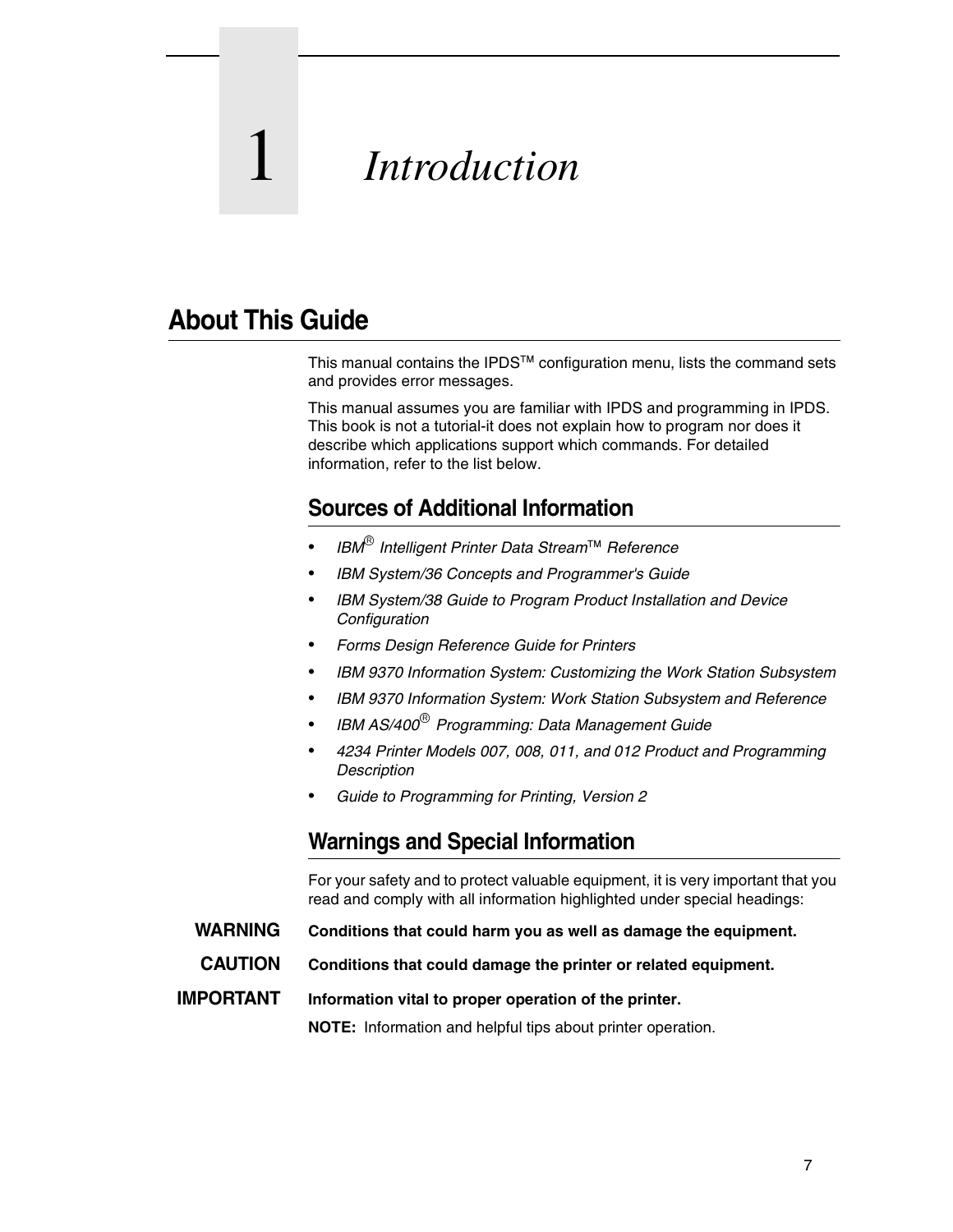# <span id="page-7-5"></span><span id="page-7-0"></span>**Compatible System Attachments**

With a twinax interface, you can attach your IPDS-compatible printer to the following systems:

- System/36 (SSP 5.1 plus IPDS PRPQ P84094)
- System/38 (with Rel. 8 System/38 Control Program Facility)
- AS/400 processor
- 5294/5394/5494 control units

(The coax IPDS emulation is currently not used.)

IPDS characteristics available on each of the above attachments are not completely uniform, but the emulation printers are as fully functional on these attachment as provided by the host vendor.

# <span id="page-7-8"></span><span id="page-7-1"></span>**Defining IPDS**

IPDS is both a protocol and a printer mode. The two terms do *not* mean the same thing.

#### <span id="page-7-9"></span><span id="page-7-2"></span>**The Protocol**

A protocol is a set of rules governing the exchange of information between the printer and the host computer. The rules are codes that manipulate and print data and allow for machine-to-machine communication. A printer and the host computer must use the same protocol.

IPDS is the protocol for your printer. Refer to your IBM documentation for details about commands, etc.

The printer uses EBCDIC character codes to print text, numbers, and punctuation. Some EBCDIC characters, singly and in groups, are used as control codes. Control codes instruct the printer to perform specific functions.

#### <span id="page-7-7"></span><span id="page-7-3"></span>**The Printer Environment**

The printer operates under "IPDS" (text and graphics) mode. In the IPDS mode, the data stream has special sequences to denote IPDS commands.

#### <span id="page-7-6"></span><span id="page-7-4"></span>**Emulations and Data Streams**

Your IPDS printer emulates only IBM 4234 twinax models 008 and 012.

Twinax printers always use IPDS data streams for sending commands. Even a simple job, such as a screen print, is IPDS data in a twinax attachment. Because the printer definition on a twinax host is either set automatically (by auto configuration) or manually, the printer type is already known.

**NOTE:** Sending a non-IPDS data stream to an IPDS printer and vise versa will result in a hung spool file or writer.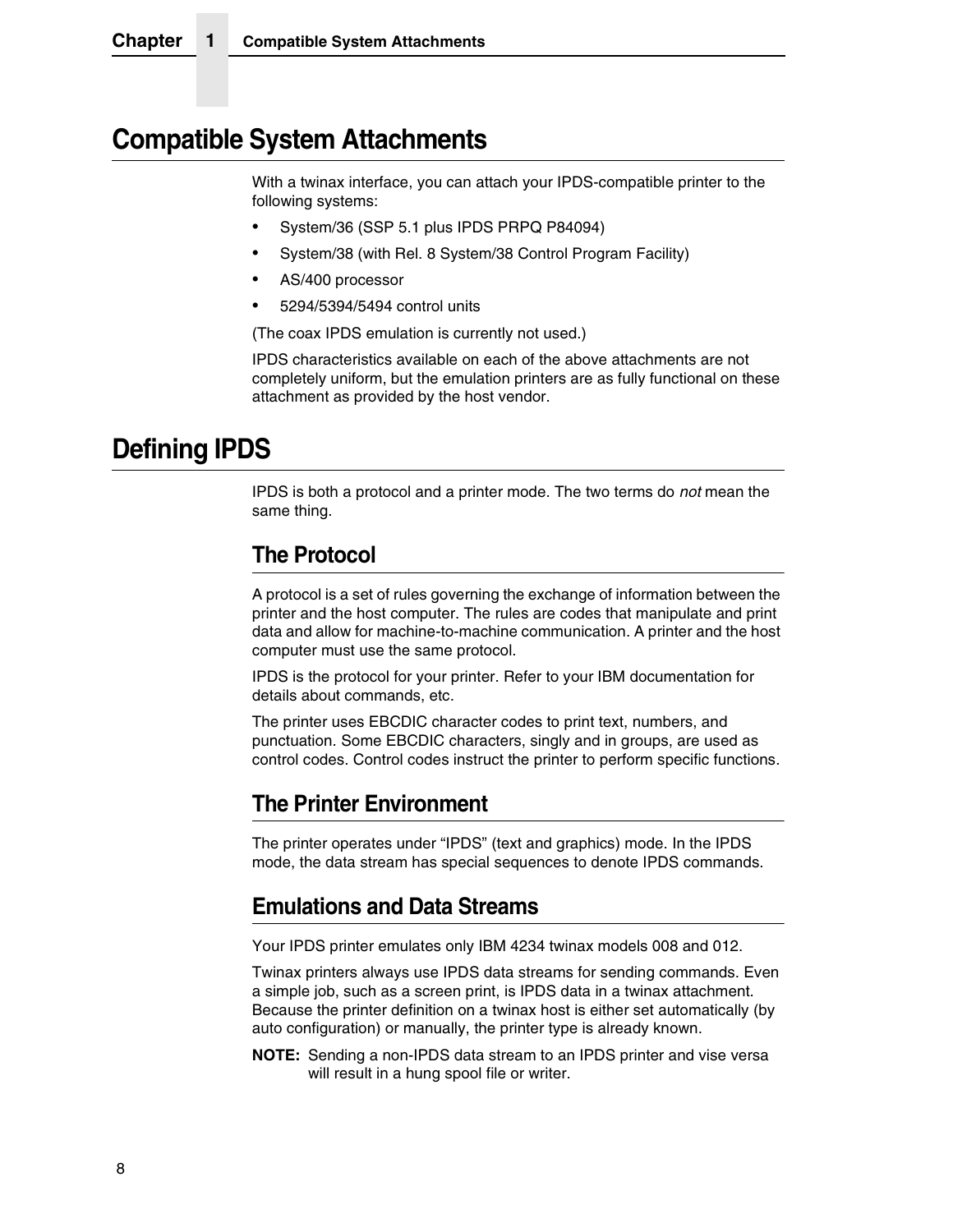# <span id="page-8-0"></span>2 *Configuring with IPDS Commands*

# <span id="page-8-1"></span>**Overview**

This chapter summarizes IPDS, lists control codes, and lists error messages. For detailed information, refer to ["Sources of Additional Information" on page](#page-6-4)  [7.](#page-6-4)

# <span id="page-8-5"></span><span id="page-8-2"></span>**The IPDS Emulation**

IPDS consists of the following command sets, which are defined in more detail beginning on [page 13.](#page-12-0)

# <span id="page-8-3"></span>**The Command Sets**

<span id="page-8-12"></span><span id="page-8-11"></span><span id="page-8-10"></span><span id="page-8-9"></span><span id="page-8-8"></span><span id="page-8-7"></span><span id="page-8-6"></span><span id="page-8-4"></span>

| Text           | This set contains the commands used to present text<br>information on a page, on a page segment, or on an<br>overlay.    |
|----------------|--------------------------------------------------------------------------------------------------------------------------|
| IM Image       | The commands for this functional area output raster<br>image data on a page, a page segment, or on an overlay.           |
| IO Image       | Not available for impact IPDS printers.                                                                                  |
| Graphics       | To present vector graphics on a page, a page segment or<br>on an overlay, use the commands in this set.                  |
| Bar Code       | This set contains the commands and data controls<br>needed to produce bar codes.                                         |
| Page Segment   | The commands used to store and present page<br>segments that contain text, graphics, image, and bar<br>code information. |
| Overlay        | The commands used to store and present overlays that<br>contain text, graphics, image, and bar code information.         |
| Device Control | This set contains commands that let you set up a page<br>and manage printer-host communication.                          |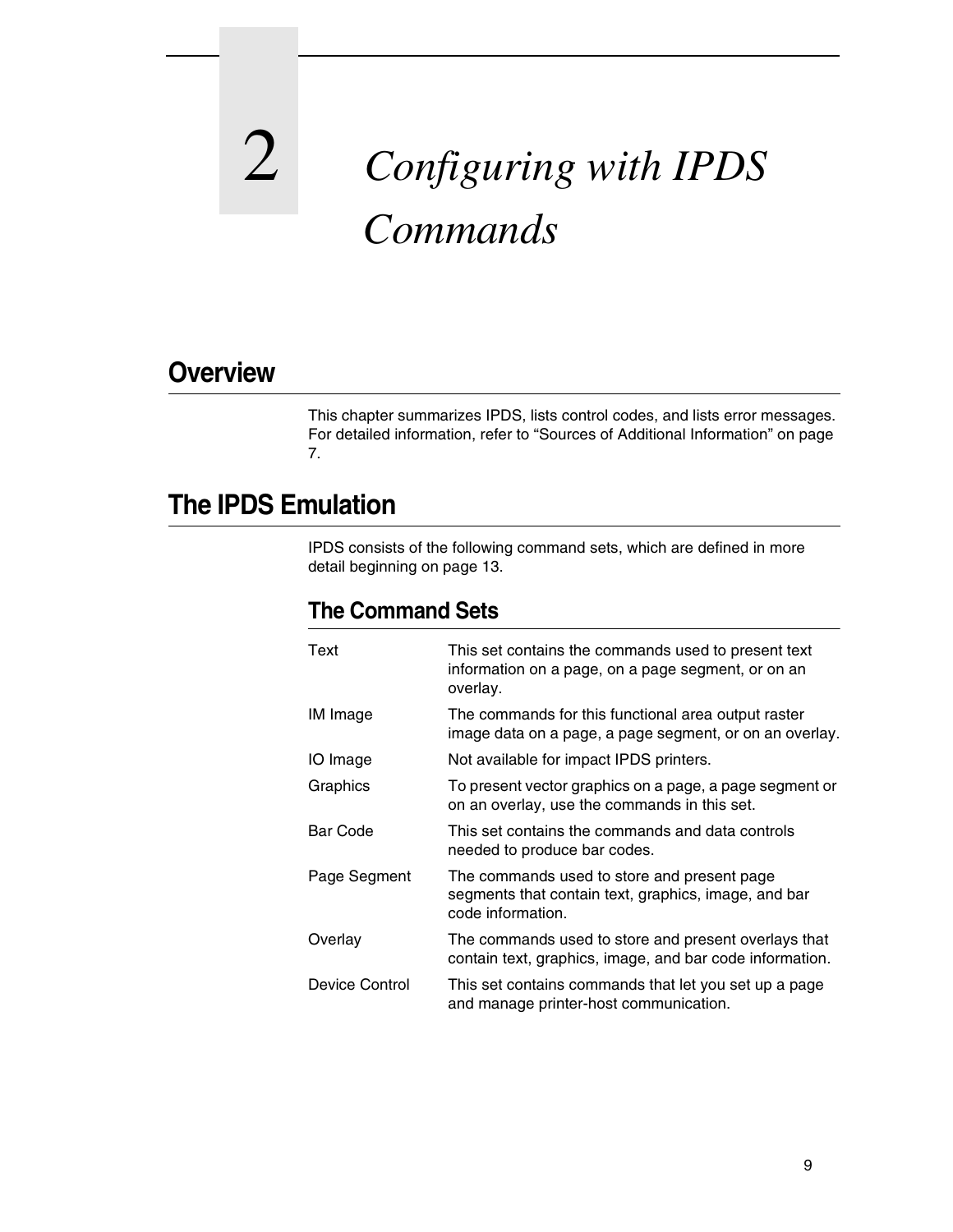#### <span id="page-9-5"></span><span id="page-9-0"></span>**The Data Towers**

<span id="page-9-11"></span>Most of the IPDS commands contain data fields. The type of data is categorized into the following data towers:

<span id="page-9-6"></span>

| Text     | The Presentation Text Object Content Architecture<br>(PTOCA) commands are a part of the text data tower.<br>This information is necessary to print text in a page, a<br>page segment, or an overlay.   |
|----------|--------------------------------------------------------------------------------------------------------------------------------------------------------------------------------------------------------|
| IM Image | The image data enables the printer to print images in a<br>page, a page segment, or an overlay.                                                                                                        |
| IO Image | This is not supported.                                                                                                                                                                                 |
| Graphics | The Graphic Object Content Architecture (GOCA)<br>commands are a part of the graphics data tower. This<br>information is necessary to print images in a page, a<br>page segment, or an overlay.        |
| Bar Code | The Bar Code Object Content Architecture™ (BCOCA™)<br>commands are a part of the bar code data tower. This<br>information is necessary to print bar codes in a page, a<br>page segment, or an overlay. |

<span id="page-9-3"></span>Some of the data towers contain only one level of commands; some contain two.

PTOCA, GOCA, and BCOCA are described in more detail in your IBM documentation.

#### <span id="page-9-12"></span><span id="page-9-1"></span>**The States**

IPDS-capable printers are known as "state machines." As the printer recognizes a specific command, it operates in the state identified with that command. [Figure 1](#page-10-1) shows the transition of the different states.

<span id="page-9-10"></span><span id="page-9-9"></span><span id="page-9-8"></span><span id="page-9-7"></span><span id="page-9-4"></span><span id="page-9-2"></span>

| Home State           | The initial operating state. The printer returns to this state<br>after a page, an overlay, or a page segment has been<br>sent.                                                                                                                                           |
|----------------------|---------------------------------------------------------------------------------------------------------------------------------------------------------------------------------------------------------------------------------------------------------------------------|
| <b>Block States</b>  | The printer establishes the processing conditions for a<br>data block to be accepted. There are three block states:<br>IM image, graphics, and bar code.                                                                                                                  |
| Page State           | While printing a logical page, the printer is in the Page<br>State.                                                                                                                                                                                                       |
| <b>Overlay State</b> | This state permits overlay data blocks to be stored. An<br>overlay is a block of data that is frequently accessed. It<br>can be a block of text, images, graphics, or bar codes. An<br>overlay can be a predefined page or part of a page and is<br>often used for forms. |
|                      | Page Segment State Page segment data is stored when the printer is in this<br>state. A page segment is a frequently accessed<br>resource; it can be a block of text, images, graphics, or<br>bar codes. Page segments can be a part of an overlay.                        |
| Anystate             | Some commands can be received in any state.                                                                                                                                                                                                                               |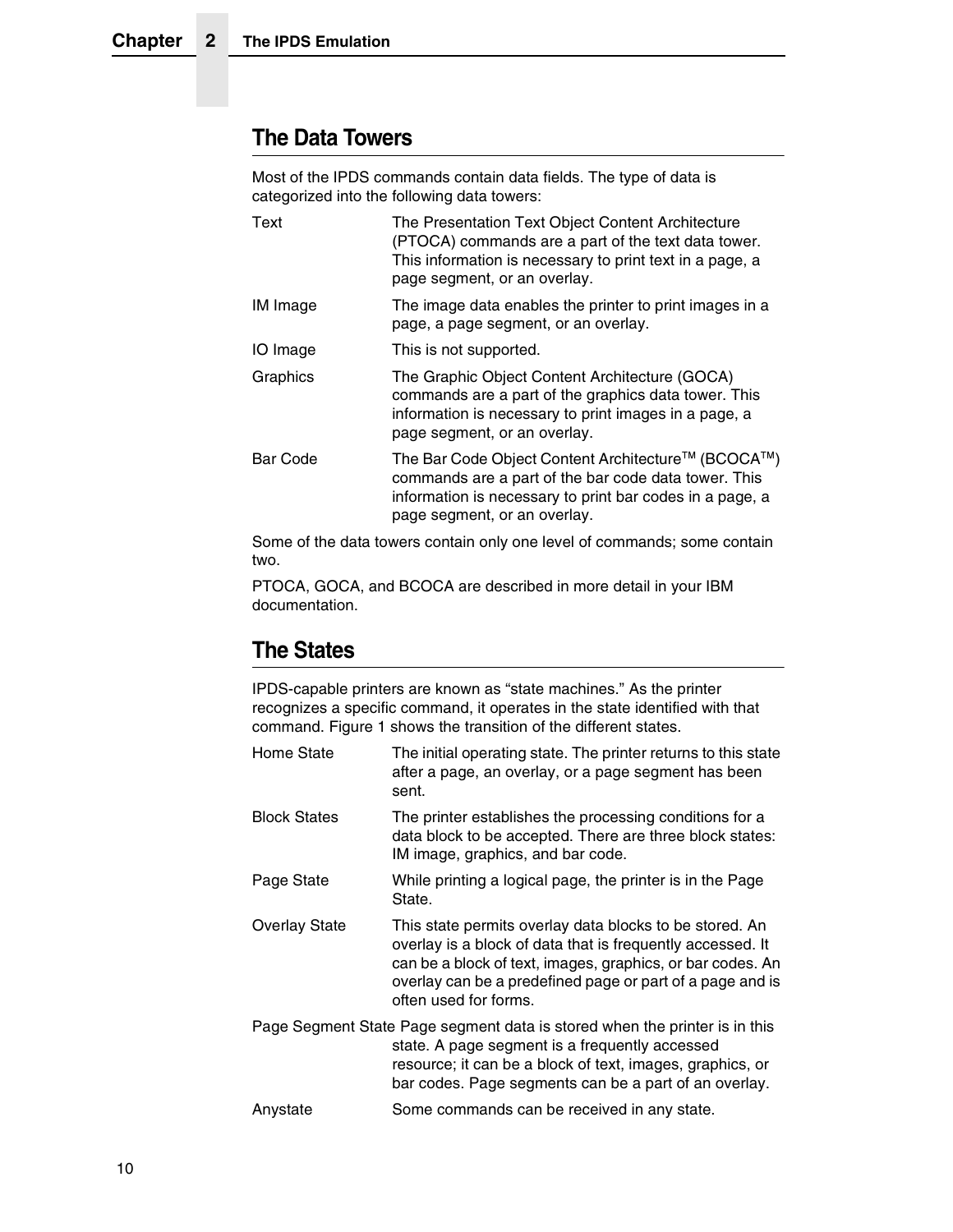

<span id="page-10-3"></span>**Figure 1. State Transition**

# <span id="page-10-2"></span><span id="page-10-1"></span><span id="page-10-0"></span>**Processing a Page**

Your printer can print page by page or it can behave as a line printer. This section describes how the printer prints page by page. (The *User's Manual*  explains the two printing methods in more detail.)

Your IPDS-capable printer builds a page by gathering all the page descriptor commands and data blocks that are specified in the data stream.

Page descriptor commands instruct the printer to create and position a logical page, which rests within the perimeter of the physical page.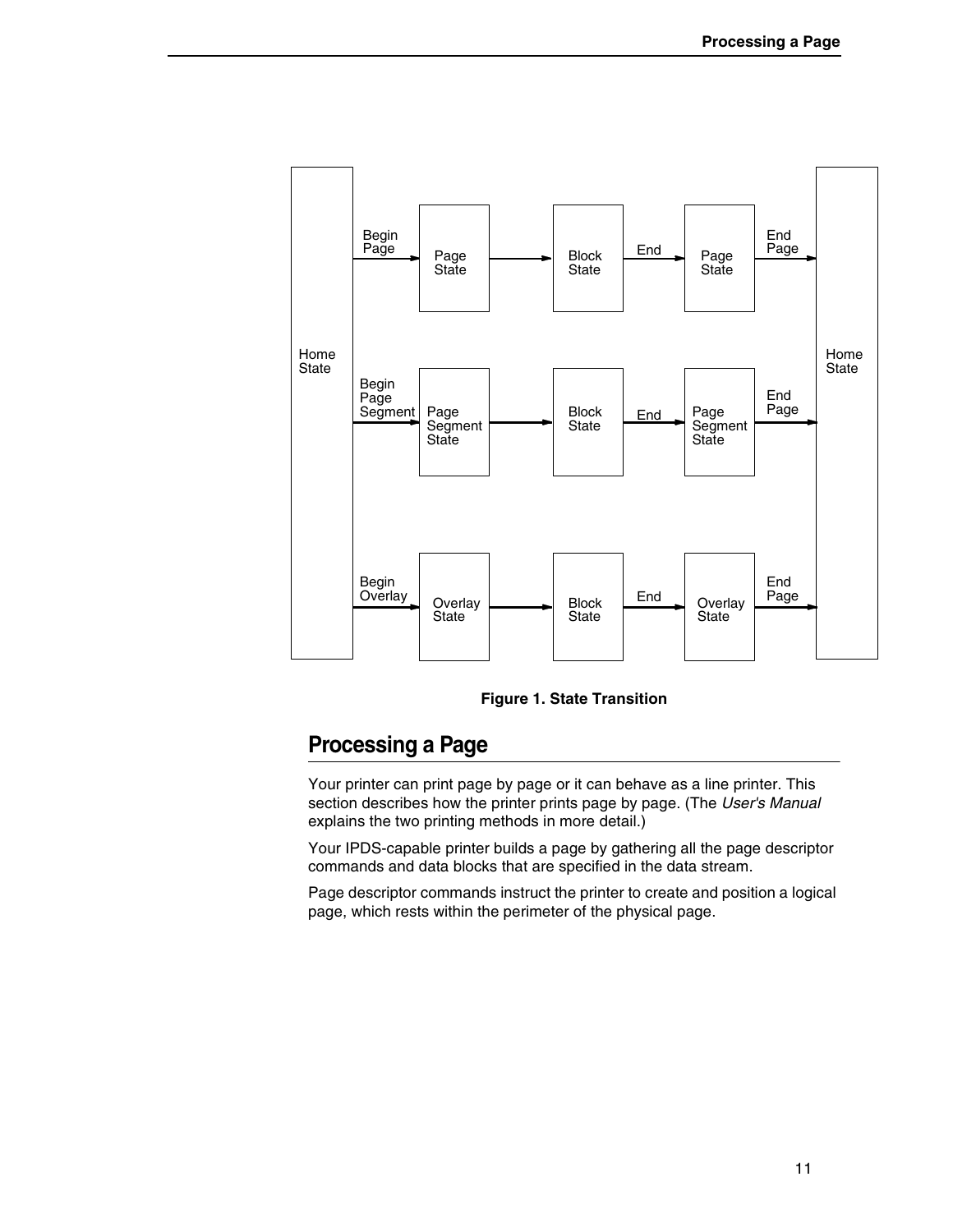

**Figure 2. Processing a Page**

Blocks contain images, graphics, bar codes, coded fonts, and text. Each block is recognized by specific, functional commands. To print a bar code, for example, Bar Code commands must be in the data stream.

As each type of data block is stored in memory, the printer moves from state to state. For example, when the printer is reading the Bar Code commands, it is in the bar code state.

Once all the data has been stored, the page can be closed with an End Page command and the printer, which is now in the Home State, is ready to print the page.

# <span id="page-11-1"></span><span id="page-11-0"></span>**The Command Syntax**

The commands on the following pages use this syntax:

| Byte<br>Count | D6XX | Flag | <b>CID</b> | Data |
|---------------|------|------|------------|------|
|               |      |      |            |      |

Byte Count A two-byte field. Specifies the length of the command.

- D6XX A two-byte field. "D6" denotes an IPDS command; "XX" is the hex code for the IPDS command.
- Flag A one-byte field containing the IPDS command stream flags. You can request an Acknowledgement Required response from the printer in this field.
- <span id="page-11-2"></span>CID Correlation ID. A two-byte field that identifies the command. If an exception (error) occurs, the printer will respond with a Negative Acknowledge Reply and the CID associated with the command.

Data 0-32760 bytes if CID is present; 0-32762 bytes if CID is not present. This field contains parameters, orders, and data necessary for implementing the command.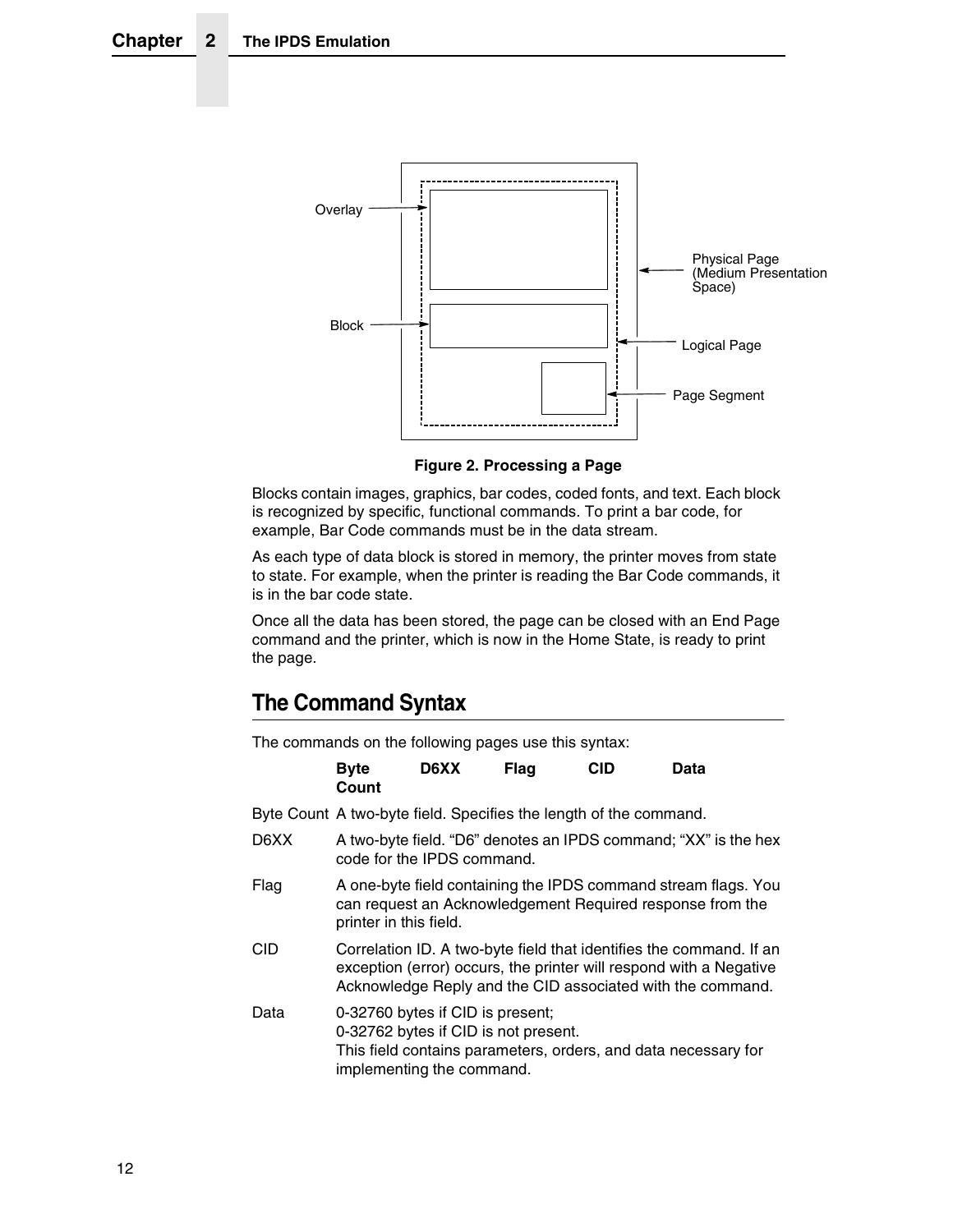# <span id="page-12-4"></span><span id="page-12-0"></span>**The Text Commands**

The following commands are used to present text blocks in a page, a page segment, or an overlay.

#### <span id="page-12-3"></span><span id="page-12-1"></span>**Load Equivalence (LE)**

| <b>Byte</b> | <b>D61D</b> | Flag | <b>CID</b> | Data |
|-------------|-------------|------|------------|------|
| Count       |             |      |            |      |

This command allows the printer to use a single suppression ID for more than one suppression pair.

#### <span id="page-12-5"></span><span id="page-12-2"></span>**Write Text (WT)**

| <b>Byte</b><br>Count | <b>D62D</b> | Flag | <b>CID</b> | <b>Presentation</b><br><b>Text Object;</b><br><b>Content</b><br><b>Architecture</b><br>control codes<br>and character<br>data |
|----------------------|-------------|------|------------|-------------------------------------------------------------------------------------------------------------------------------|
|                      |             |      |            |                                                                                                                               |

Use this command to send character data and controls to the printer. The data and controls can begin in one Write Text command chain and end in another Write Text command chain.

Controls are listed on the following pages. The first control is preceded by the escape sequence 2B D3. Subsequent controls will follow as long as the preceding code is a chained code.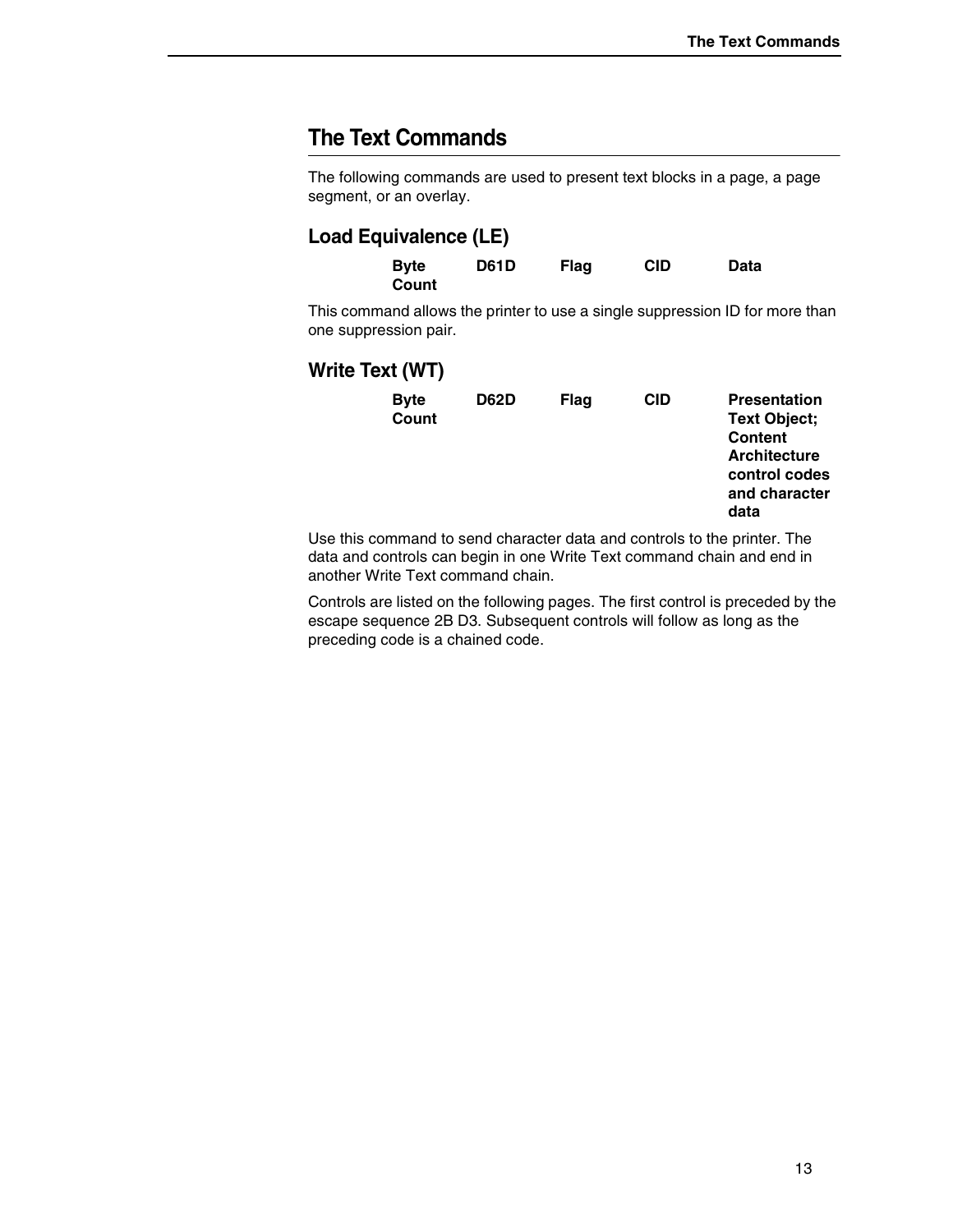| <b>Control Sequence</b>                      | <b>Unchained</b><br><b>Hex Code</b> | <b>Chained</b><br><b>Hex Code</b> |
|----------------------------------------------|-------------------------------------|-----------------------------------|
| Absolute Move Baseline (AMB)                 | D <sub>2</sub>                      | D <sub>3</sub>                    |
| Absolute Move Inline (AMI)                   | C6                                  | C7                                |
| Begin Line (BLN)                             | D <sub>8</sub>                      | D <sub>9</sub>                    |
| Begin Suppression (BSU)                      | F <sub>2</sub>                      | F <sub>3</sub>                    |
| Draw B-Axis Rule (DBR)                       | E6                                  | E7                                |
| Draw I-Axis Rule (DIR)                       | E4                                  | E <sub>5</sub>                    |
| End Suppression (ESU)                        | F4                                  | F <sub>5</sub>                    |
| No Operation (NOP)                           | F8                                  | F <sub>9</sub>                    |
| Overstrike (OVS)                             | 72                                  | 73                                |
| Relative Move Baseline (RMB)                 | D4                                  | D <sub>5</sub>                    |
| Relative Move Inline (RMI)                   | C <sub>8</sub>                      | C <sub>9</sub>                    |
| <b>Repeat String (RPS)</b>                   | EЕ                                  | EF                                |
| Set Baseline Increment (SBI)                 | D <sub>0</sub>                      | D <sub>1</sub>                    |
| Set Coded Font Local (SCFL)                  | F <sub>0</sub>                      | F1                                |
| Set Inline Margin (SIM)                      | CO                                  | C <sub>1</sub>                    |
| Set Intercharacter Adjustment (SIA)          | C <sub>2</sub>                      | C <sub>3</sub>                    |
| Set Text Color (STC)                         | 74                                  | 75                                |
| Set Text Orientation (STO)                   | F <sub>6</sub>                      | F7                                |
| Set Variable Space Character Increment (SVI) | C <sub>4</sub>                      | C <sub>5</sub>                    |
| Temporary Baseline Move (TBM)                | 78                                  | 79                                |
| Transport Data (TRN)                         | DA                                  | DB                                |
| Underscore (USC)                             | 76                                  | 77                                |
| Absolute Move Inline (AMI)                   | C <sub>6</sub>                      | C7                                |
| Begin Line (BLN)                             | D <sub>8</sub>                      | D <sub>9</sub>                    |
| Begin Suppression (BSU)                      | F <sub>2</sub>                      | F <sub>3</sub>                    |
| Draw B-Axis Rule (DBR)                       | E <sub>6</sub>                      | E7                                |
| Draw I-Axis Rule (DIR)                       | E4                                  | E <sub>5</sub>                    |
| End Suppression (ESU)                        | F4                                  | F <sub>5</sub>                    |

#### **Table 1. Control Codes**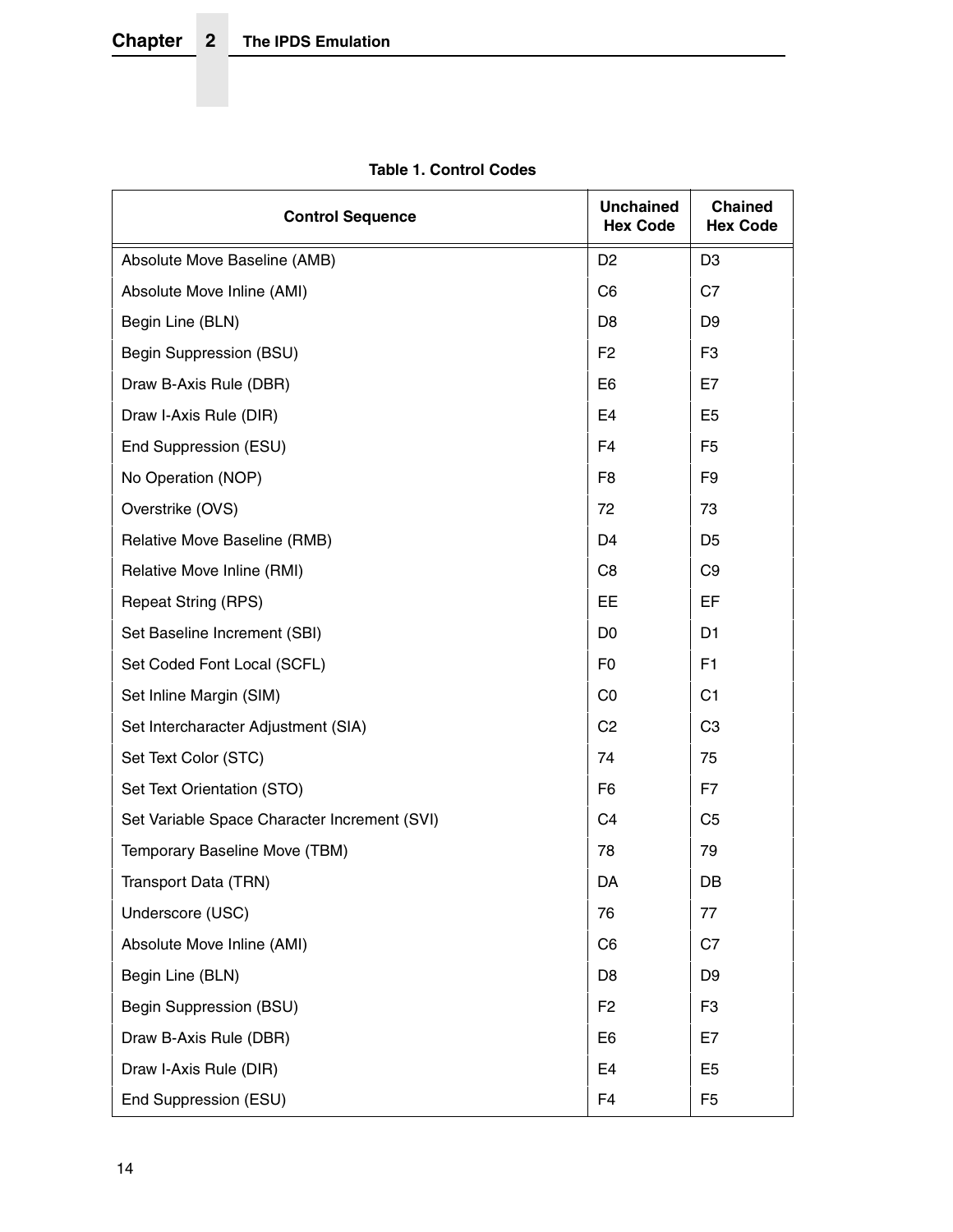#### <span id="page-14-5"></span><span id="page-14-0"></span>**Images**

The physical page is the actual medium used, such as a continuous form or an 8 1/2 x 11 inch sheet of paper.

The logical page is mapped onto the physical page; you can set its size and position inside the physical page. The logical page contains the image blocks, text blocks, segment and overlay blocks. A block is an area where the image is mapped to.

The image presentation space contains the image that will be mapped to the block. The image presentation space contains the entire image.

An image block can be the same size, larger or smaller than the image presentation space.



**Figure 3. Generating Images**

#### <span id="page-14-4"></span><span id="page-14-1"></span>**The IM Image Command Set**

The following commands are used to present image data (raster format) in a page, a page segment, or an overlay.

#### <span id="page-14-7"></span><span id="page-14-2"></span>**Write Image Control (WIC)**

| <b>Byte</b> | D63D | Flag | <b>CID</b> | Data |
|-------------|------|------|------------|------|
| Count       |      |      |            |      |

This command defines the following: the image presentation space size and resolution, the image block size, position and orientation on the logical page, and the mapping of the image presentation space into the image block. You can specify that the image presentation space fits into the image block or you can crop a portion of the presentation space and map that to the image block.

#### <span id="page-14-6"></span><span id="page-14-3"></span>**Write Image (WI)**

| <b>Byte</b><br>Count | <b>D64D</b> | Flag | <b>CID</b> | Data |
|----------------------|-------------|------|------------|------|
|                      |             |      |            |      |

This command is used to denote image data to be printed.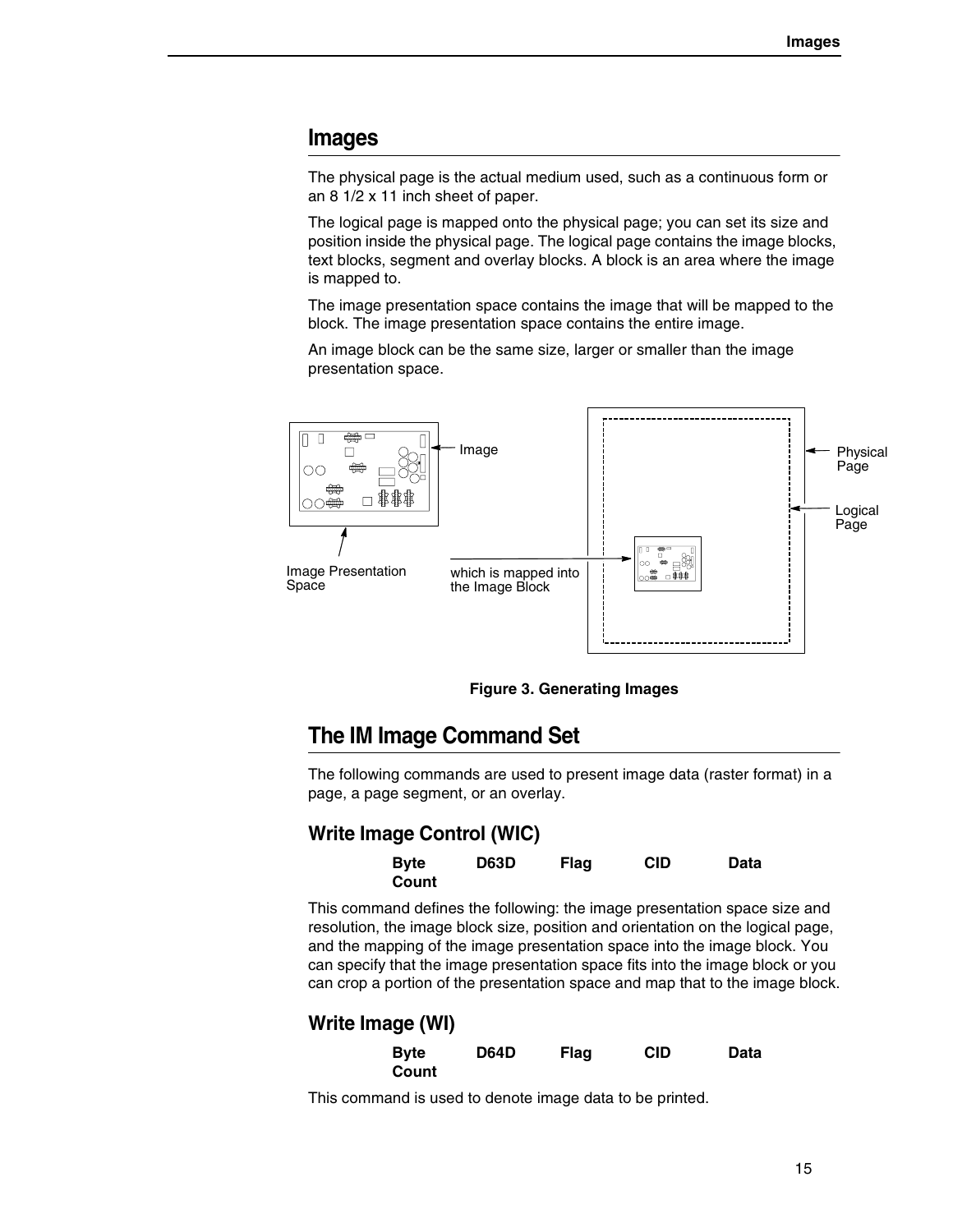#### <span id="page-15-2"></span><span id="page-15-0"></span>**Graphics**

Graphics contain line drawings, such as arcs and lines.

The area containing the entire drawing is called the graphics presentation space. Usually, only a part of the drawing will be printed. This part is referred to as the graphics presentation space window.



#### <span id="page-15-3"></span>**Figure 4. Generating Graphics**

In order to place the graphics presentation space window onto a logical page, it must be mapped to a graphics block on the logical page. This block can be the same size, larger, or smaller than the graphics presentation space.

When you map the window to the graphics block, you have three methods to choose from:

- <span id="page-15-4"></span>• Scale to fit mapping - The window will be the same size as the graphics block.
- <span id="page-15-1"></span>• Center and trim mapping - The window is centered inside the graphics block.
- Position and trim mapping The window's top left corner is mapped to the graphics block and is affected by the graphics block's offset parameters.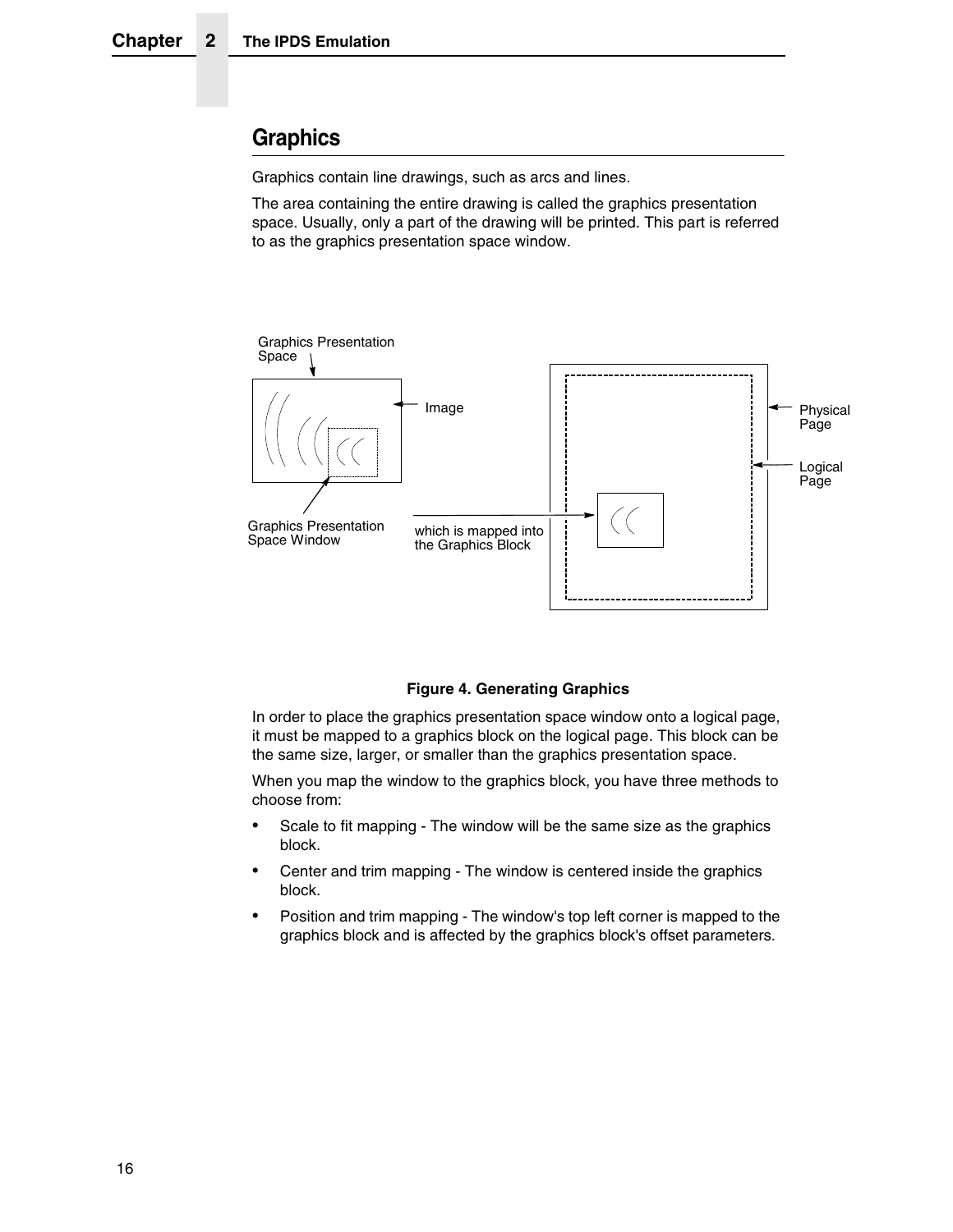# <span id="page-16-5"></span><span id="page-16-0"></span>**The Graphics Command Set**

The following commands are used to present graphics in a page, a page segment, or an overlay.

#### <span id="page-16-7"></span><span id="page-16-1"></span>**Write Graphics Control (WGC)**

| <b>Byte</b> | D684 | Flag | <b>CID</b> | <b>Graphics Area</b>   |
|-------------|------|------|------------|------------------------|
| Count       |      |      |            | Position;              |
|             |      |      |            | <b>Graphics</b>        |
|             |      |      |            | <b>Output Control;</b> |
|             |      |      |            | <b>Graphics Data</b>   |
|             |      |      |            | <b>Descriptor</b>      |
|             |      |      |            |                        |

WGC specifies the graphics block position, size and orientation; it specifies the graphics presentation space window size and location inside the graphics presentation space; and it defines how the window will map into the graphics block.

#### <span id="page-16-6"></span><span id="page-16-2"></span>**Write Graphics (WG)**

| <b>Byte</b> | D685 | Flag | <b>CID</b> | <b>Begin Segment</b> |
|-------------|------|------|------------|----------------------|
| Count       |      |      |            | Introducer and       |
|             |      |      |            | drawing orders       |

The WG command follows the Write Graphics Control command and contains information about the graphics presentation space. This data is referred to as drawing orders.

# <span id="page-16-4"></span><span id="page-16-3"></span>**Bar Codes**

Bar codes contain information that can be read by optical scanners and are widely used.

A bar code resides in a bar code presentation space, which is mapped to a bar code block that exists on the logical page. This block can be the same size, larger, or smaller than the bar code presentation space.

The entire bar code presentation space must be mapped to the bar code block; you cannot trim and cut any of the bar code presentation space.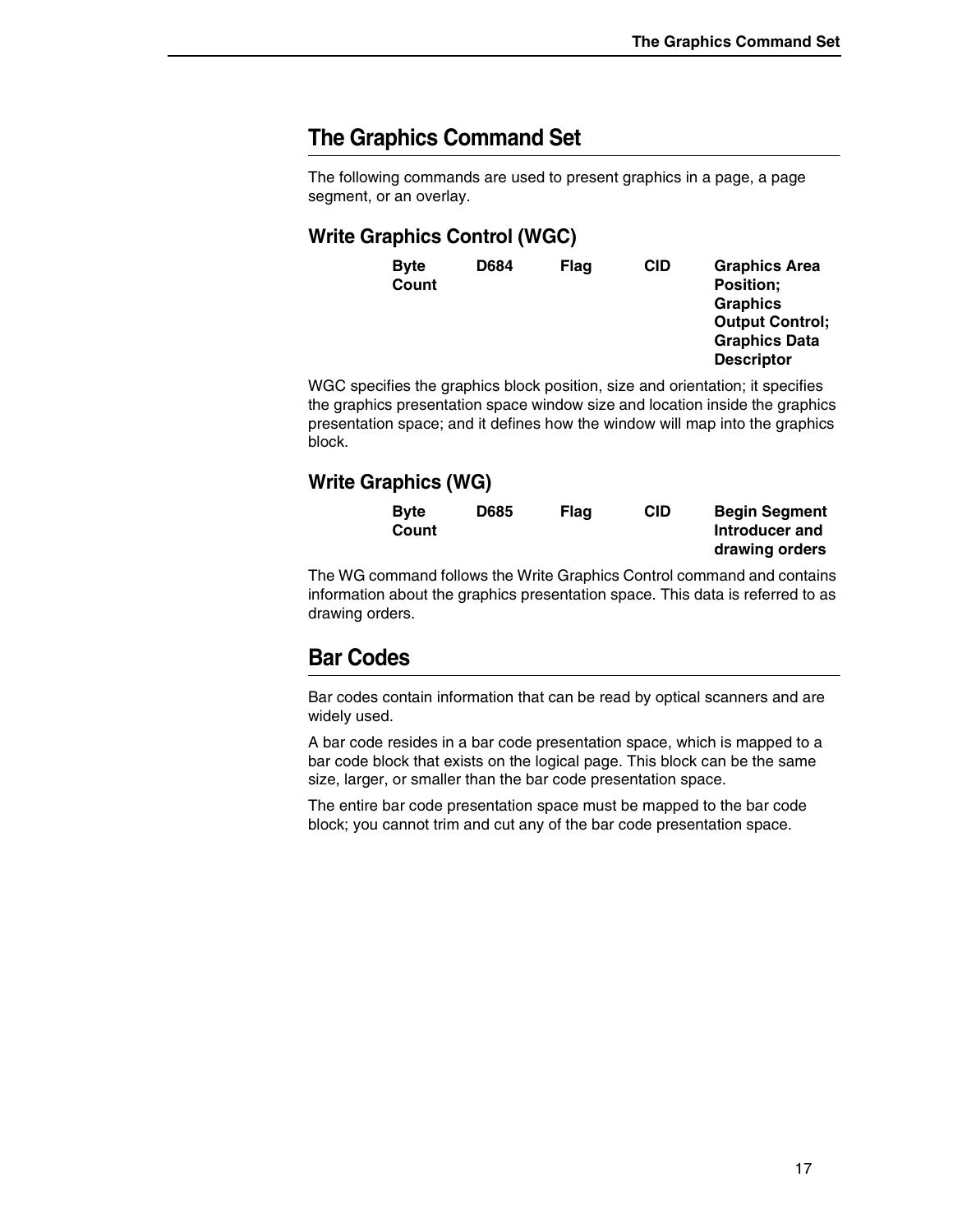#### <span id="page-17-7"></span><span id="page-17-0"></span>**The Bar Code Command Set**

The following commands are used to present bar codes in a page, a page segment, or an overlay.

#### <span id="page-17-13"></span><span id="page-17-1"></span>**Write Bar Code Control (WBCC)**

| <b>Byte</b> | <b>D680</b> | Flag | <b>CID</b> | <b>Bar Code Area</b>   |
|-------------|-------------|------|------------|------------------------|
| Count       |             |      |            | Position;              |
|             |             |      |            | <b>Bar Code</b>        |
|             |             |      |            | <b>Output Control;</b> |
|             |             |      |            | <b>Bar Code Data</b>   |
|             |             |      |            | <b>Descriptor</b>      |
|             |             |      |            |                        |

Use this command to set the bar code block position, size, and orientation; to set the bar code presentation size; the bar code to be used; and to set how the bar code presentation space will map into the bar code block.

#### <span id="page-17-12"></span><span id="page-17-2"></span>**Write Bar Code (WBC)**

| <b>Byte</b> | <b>D681</b> | <b>Flag</b> | <b>CID</b> | <b>Data</b> |
|-------------|-------------|-------------|------------|-------------|
| Count       |             |             |            |             |

This command sends Bar Code Object Content Architecture data to the printer and applies to only one bar code symbol. To print another bar code symbol, you must send another WBC command.

# <span id="page-17-9"></span><span id="page-17-3"></span>**The Page Segment Command Set**

The following commands are used to access printer data by name and merge on the logical page.

#### <span id="page-17-8"></span><span id="page-17-4"></span>**Begin Page Segment (BPS)**

| <b>Byte</b> | <b>D65F</b> | <b>Flag</b> | <b>CID</b> | Data |
|-------------|-------------|-------------|------------|------|
| Count       |             |             |            |      |

<span id="page-17-10"></span>This command identifies the data following as data for a page segment.

#### <span id="page-17-5"></span>**Delete Page Segment (DPS)**

| <b>Byte</b> | D66F | Flag | <b>CID</b> | Data |
|-------------|------|------|------------|------|
| Count       |      |      |            |      |

<span id="page-17-11"></span>DPS instructs the printer to delete one or all of the stored page segments.

#### <span id="page-17-6"></span>**Include Page Segment (IPS)**

| <b>Byte</b> | <b>D67F</b> | <b>Flag</b> | <b>CID</b> | Data |
|-------------|-------------|-------------|------------|------|
| Count       |             |             |            |      |

When you issue an IPS command, a stored page segment can be processed as if the printer had just received it.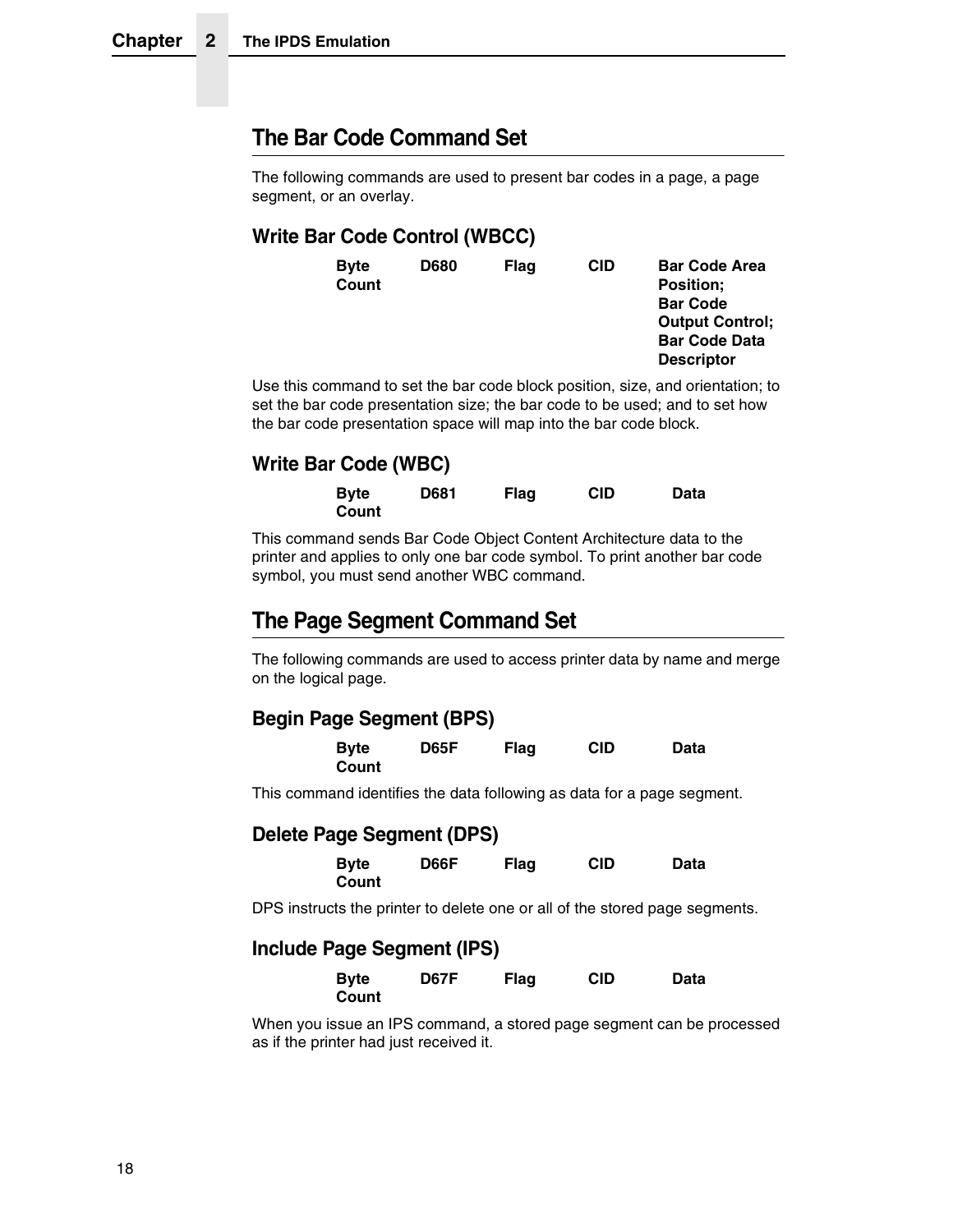# <span id="page-18-10"></span><span id="page-18-0"></span>**The Overlay Command Set**

Overlays contain data that is frequently accessed and can be stored by name for future use. You can create an overlay so that it fills the entire page or fills part of a page. The following overlay commands are used to access printer data by name and merge on the logical page.

#### <span id="page-18-8"></span><span id="page-18-1"></span>**Begin Overlay (BO)**

| <b>Byte</b> | D6DF | Flag | <b>CID</b> | Data |
|-------------|------|------|------------|------|
| Count       |      |      |            |      |

This command tells the printer to store the following parameters (including Logical Page Descriptor, Load Font Equivalence, and Load Equivalence) for an overlay and not to print immediately.

#### <span id="page-18-11"></span><span id="page-18-2"></span>**Delete Overlay (DO)**

| <b>Byte</b> | D6EF | Flag | <b>CID</b> | Data |
|-------------|------|------|------------|------|
| Count       |      |      |            |      |

The Delete Overlay command instructs the host to delete one or all of the stored overlays. The host can reuse the deleted overlay identification numbers for new overlays.

#### <span id="page-18-13"></span><span id="page-18-3"></span>**Include Overlay (IO)**

| Byte  | <b>D67D</b> | <b>Flag</b> | <b>CID</b> | Data |
|-------|-------------|-------------|------------|------|
| Count |             |             |            |      |

<span id="page-18-7"></span>Issue an Include Overlay command to place an overlay on a logical page.

# <span id="page-18-4"></span>**The Device Control Commands**

The following commands are used to set up the page format, to communicate control commands, and to oversee the acknowledge reply.

#### <span id="page-18-9"></span><span id="page-18-5"></span>**Begin Page (BP)**

| <b>Byte</b> | D6AF | Flag | <b>CID</b> | Data |
|-------------|------|------|------------|------|
| Count       |      |      |            |      |

This command indicates the beginning of a page and causes the printer to enter the page state.

#### <span id="page-18-12"></span><span id="page-18-6"></span>**End**

| <b>Byte</b><br>Count | <b>D65D</b> | Flag | <b>CID</b> | <b>Binary Data</b> |
|----------------------|-------------|------|------------|--------------------|
|                      |             |      |            |                    |

This command notes the end of a block containing: an image, graphics, or bar codes.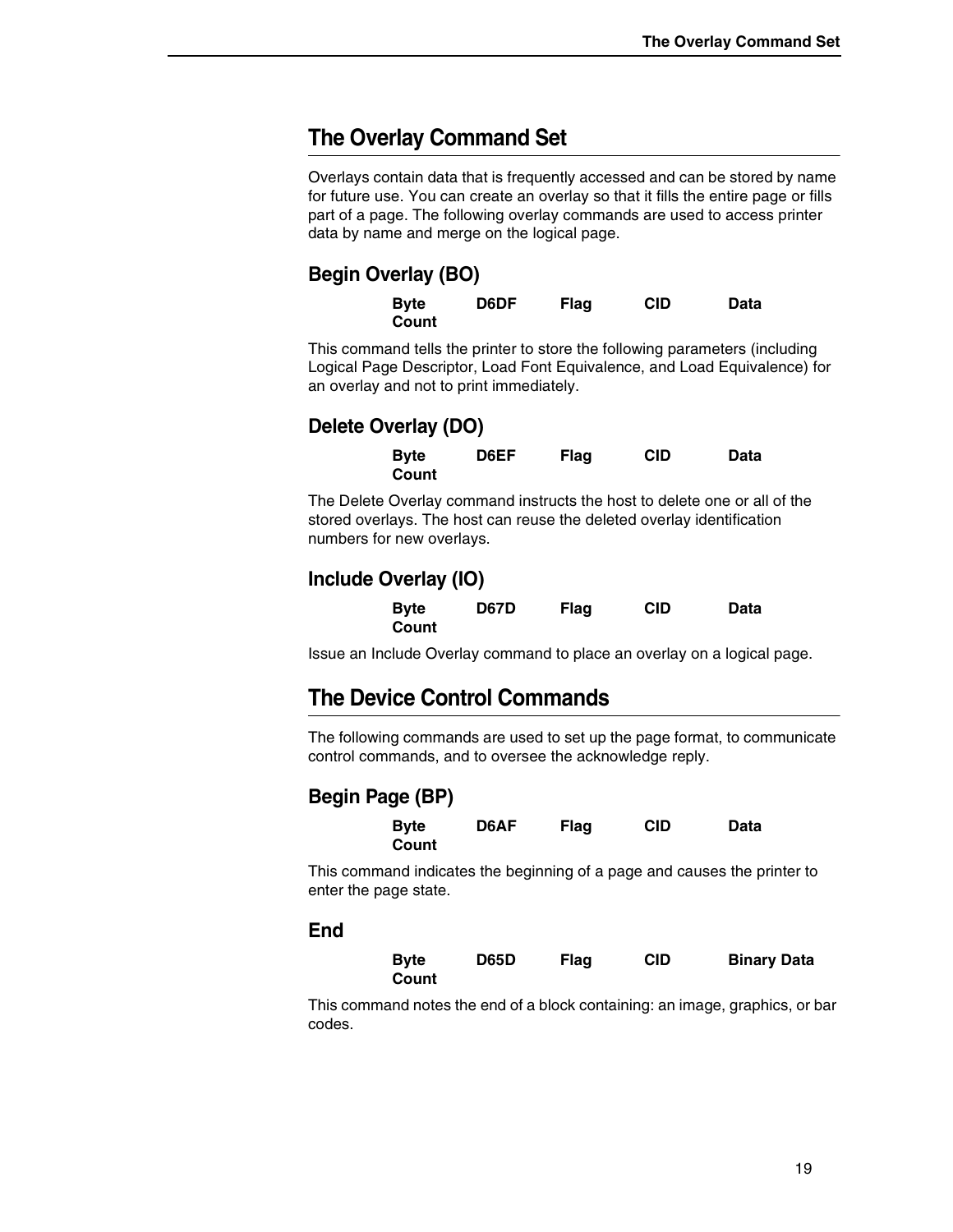#### <span id="page-19-7"></span><span id="page-19-0"></span>**End Page (EP)**

| Byte  | D6BF | Flaq | <b>CID</b> | <b>Binary Data</b> |
|-------|------|------|------------|--------------------|
| Count |      |      |            |                    |

This command notes the end of a page, a page segment, or an overlay and returns the printer to the home state.

#### <span id="page-19-8"></span><span id="page-19-1"></span>**Load Copy Control (LCC)**

| <b>Byte</b> | D69F | Flag | CID | Data |
|-------------|------|------|-----|------|
| Count       |      |      |     |      |

This command is effective only in the home state and controls the number of times you want to print the current logical page.

#### <span id="page-19-9"></span><span id="page-19-2"></span>**Load Font Equivalence (LFE)**

| <b>Byte</b> | D63F | Flag | <b>CID</b> | Data |
|-------------|------|------|------------|------|
| Count       |      |      |            |      |

This command is used to re-identify local font data IDs to host specified font resource IDs.

#### <span id="page-19-10"></span><span id="page-19-3"></span>**Load Page Descriptor (LPD)**

| <b>Byte</b> | D6CF | <b>Flag</b> | <b>CID</b> | Data |
|-------------|------|-------------|------------|------|
| Count       |      |             |            |      |

The LPD command sets the logical page's characteristics, such as the units for positioning text, the margins, and line spacing, etc.

#### <span id="page-19-11"></span><span id="page-19-4"></span>**Load Page Position (LPP)**

| <b>Byte</b> | <b>D66D</b> | Flag | CID | Data |
|-------------|-------------|------|-----|------|
| Count       |             |      |     |      |

The LPP command sets the position of the logical page on the physical page, which allows for any required offsetting.

#### <span id="page-19-12"></span><span id="page-19-5"></span>**No Operation (NOP)**

| <b>Byte</b> | <b>D603</b> | <b>Flag</b> | <b>CID</b> | Data |
|-------------|-------------|-------------|------------|------|
| Count       |             |             |            |      |

<span id="page-19-13"></span>This command tells the printer to perform no operation.

#### <span id="page-19-6"></span>**Sense Type and Model (STM)**

| <b>Byte</b> | D6E4 | Flag | <b>CID</b> |
|-------------|------|------|------------|
| Count       |      |      |            |

This command asks the printer to identify its capabilities. The printer responds with one or more Acknowledge Replies, which contain general information and command set vectors that identify supported IPDS function sets and subsets.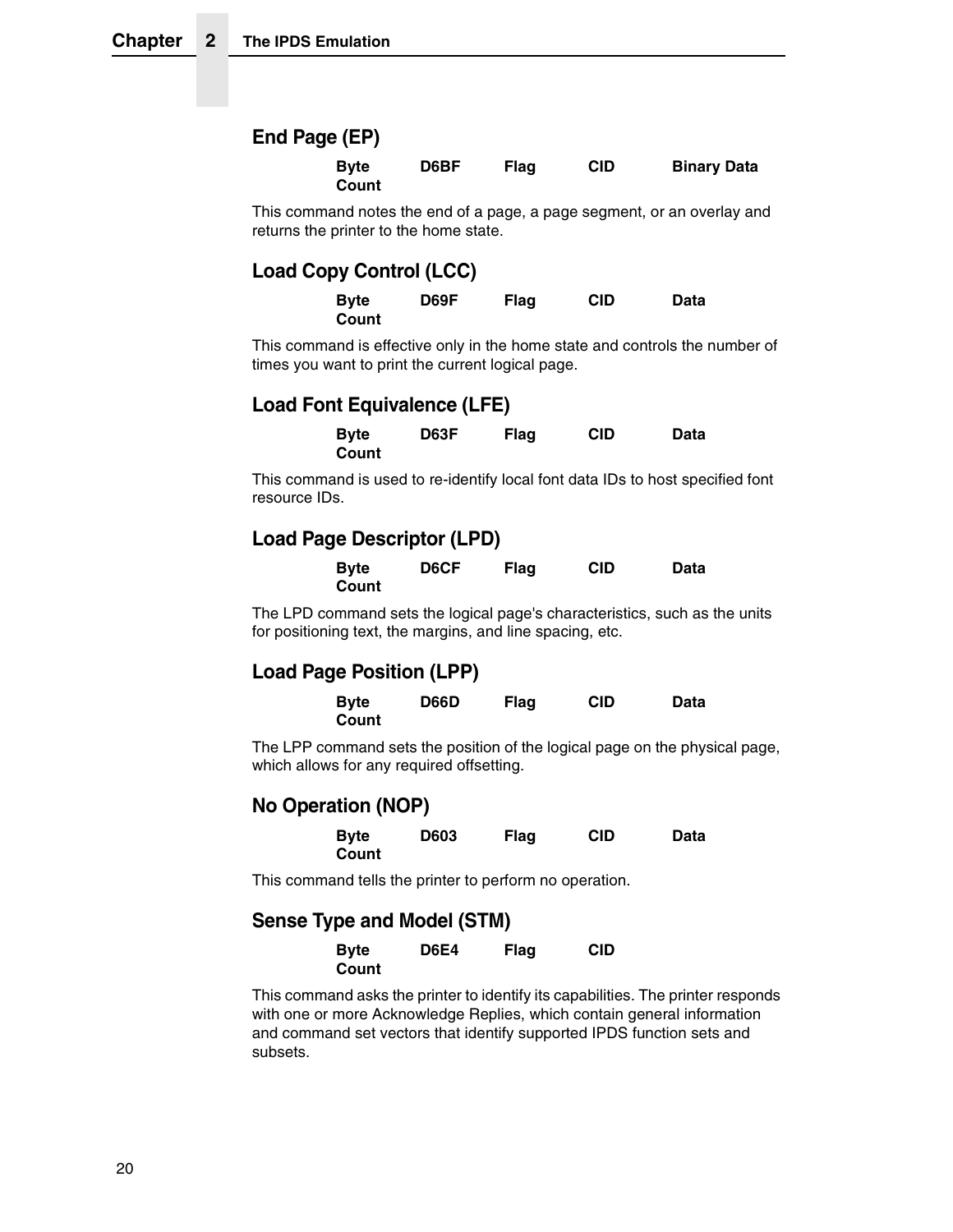#### <span id="page-20-4"></span><span id="page-20-0"></span>**Set Home State (SHS)**

| <b>Byte</b> | <b>D697</b> | Flag | <b>CID</b> | Data |
|-------------|-------------|------|------------|------|
| Count       |             |      |            |      |

SHS instructs the printer to return to the home state. If the printer is in the process of printing (in page state), the current page ends and prints the data up to the time of the SHS command. Depending when the SHS command was sent, either a complete or partially completed page prints.

If the printer is processing a page segment, an overlay, or a font, the printer deletes the block of data and returns to the home state.

If you send an SHS command while the printer is in the home state, the printer treats it as an NOP command.

#### <span id="page-20-3"></span><span id="page-20-1"></span>**Execute Order Anystate (XOA)**

| <b>Byte</b> | <b>D633</b> | Flag | <b>CID</b> | Data (Code and |
|-------------|-------------|------|------------|----------------|
| Count       |             |      |            | Parameters)    |

The XOA command is used to identify an order that is effective immediately, no matter what state the printer is in. You can specify only one order for each XOA command.

Valid orders are listed in [Table 2](#page-20-2).

<span id="page-20-2"></span>

| Order                             | <b>Function</b>                                                                                                                    | <b>Hex Code</b>  |
|-----------------------------------|------------------------------------------------------------------------------------------------------------------------------------|------------------|
| Discard buffered data             | Deletes all data in the buffer,<br>including the current job.                                                                      | F <sub>200</sub> |
| <b>Exception Handling Control</b> | <b>Exception Handling Control,</b><br>which enables the host to<br>control how the printer<br>reports and processes<br>exceptions. | F600             |
| <b>Print Quality Control</b>      | Specifies the print quality:<br>$AB - FE = NLO$<br>$56 - AA = DP$<br>$01 - 55 = Draft$<br>$FF = Printer Default$                   | F800             |
| <b>Request Resource List</b>      | The host inquires about the<br>printer's current resources<br>(page segments, overlays,<br>fonts).                                 | F400             |

#### **Table 2. Execute Order Anystate Commands**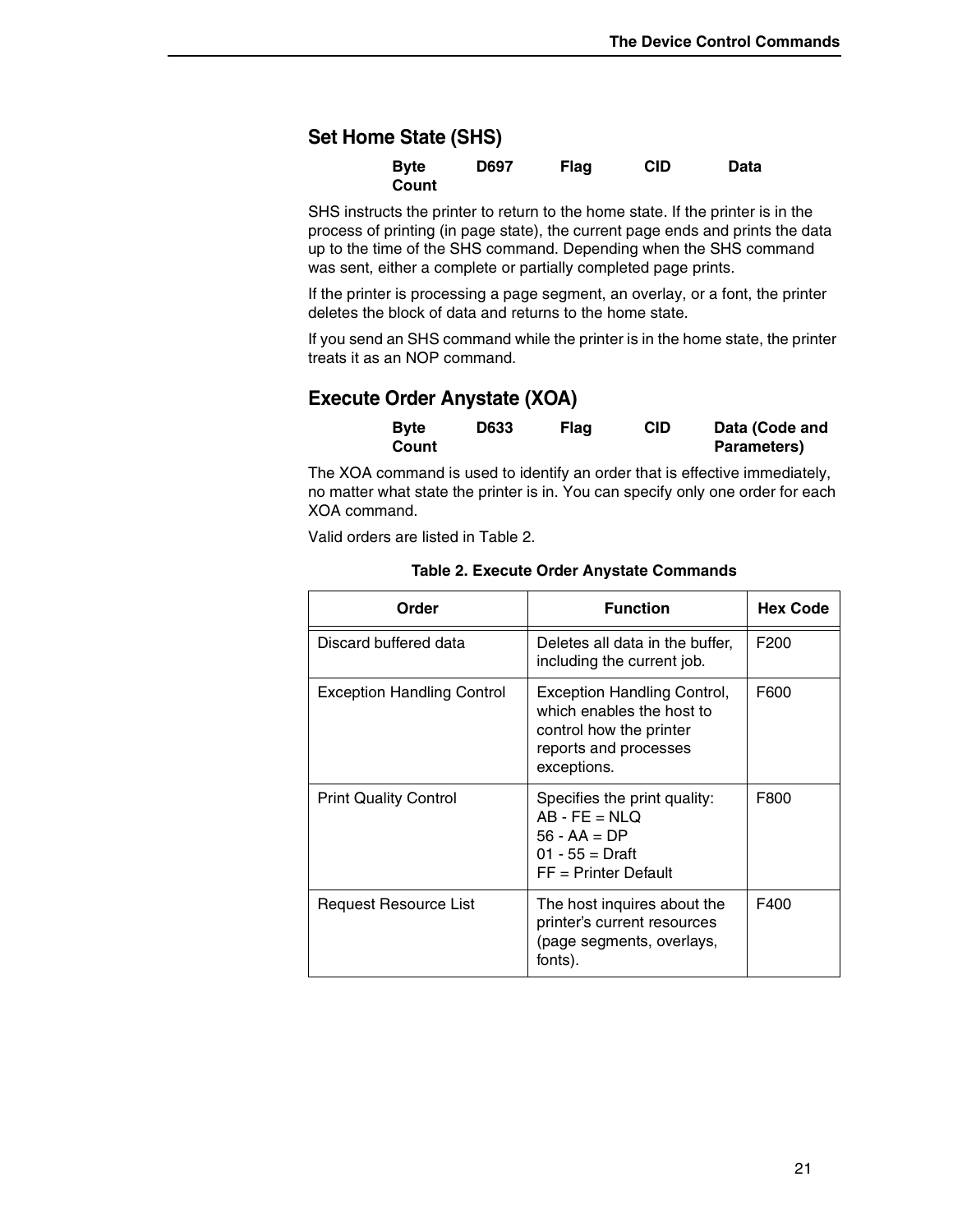#### <span id="page-21-5"></span><span id="page-21-0"></span>**Execute Order Home State (XOH)**

| <b>Byte</b> | D68F | <b>Flag</b> | <b>CID</b> | Data (Code and |
|-------------|------|-------------|------------|----------------|
| Count       |      |             |            | Parameters)    |

The following orders are valid only when the printer receives them in the home state. The XOH command identifies these orders.

| Table 3. Execute Order Home State Commands |  |  |  |  |  |  |
|--------------------------------------------|--|--|--|--|--|--|
|--------------------------------------------|--|--|--|--|--|--|

| Order                                    | <b>Function</b>                            | <b>Hex Code</b> |
|------------------------------------------|--------------------------------------------|-----------------|
| Erase Residual Print Data                | Prevents access to resident<br>print data. | 0500            |
| <b>Obtain Printer</b><br>Characteristics | Used for Acknowledge<br>Replies.           | F300            |
| <b>Print Buffered Data</b>               | All data in the buffer prints.             | 0100            |
| Set Media Size                           | Specifies the page size.                   | 1700            |

## <span id="page-21-3"></span><span id="page-21-1"></span>**Exception Processing and IDs**

Unlike some other protocols, IPDS allows the host to control exception (error) processing, which can free up the printer cpu.

The host can request one of two methods:

- the printer must print the pages as requested
- the printer does not allow any page that has a data stream error to print

The first method applies for situations such as printing checks; the second method applies for printing drafts or when troubleshooting the data streams.

The following tables list the exception IDs and the error conditions. The exception ID consists of three parts. For example:

> 8001..00 80 = sense byte 0, which indicates a command reject  $00 =$  sense byte 1  $00 =$  sense byte 2

#### <span id="page-21-4"></span><span id="page-21-2"></span>**Table 4. Exceptions: Rejected Comands**

| <b>Exception ID</b> | <b>Condition</b>              |
|---------------------|-------------------------------|
| 800100              | Invalid IPDS command code     |
| 800200              | Invalid IPDS command sequence |
| 80E000              | Invalid IPDS command length   |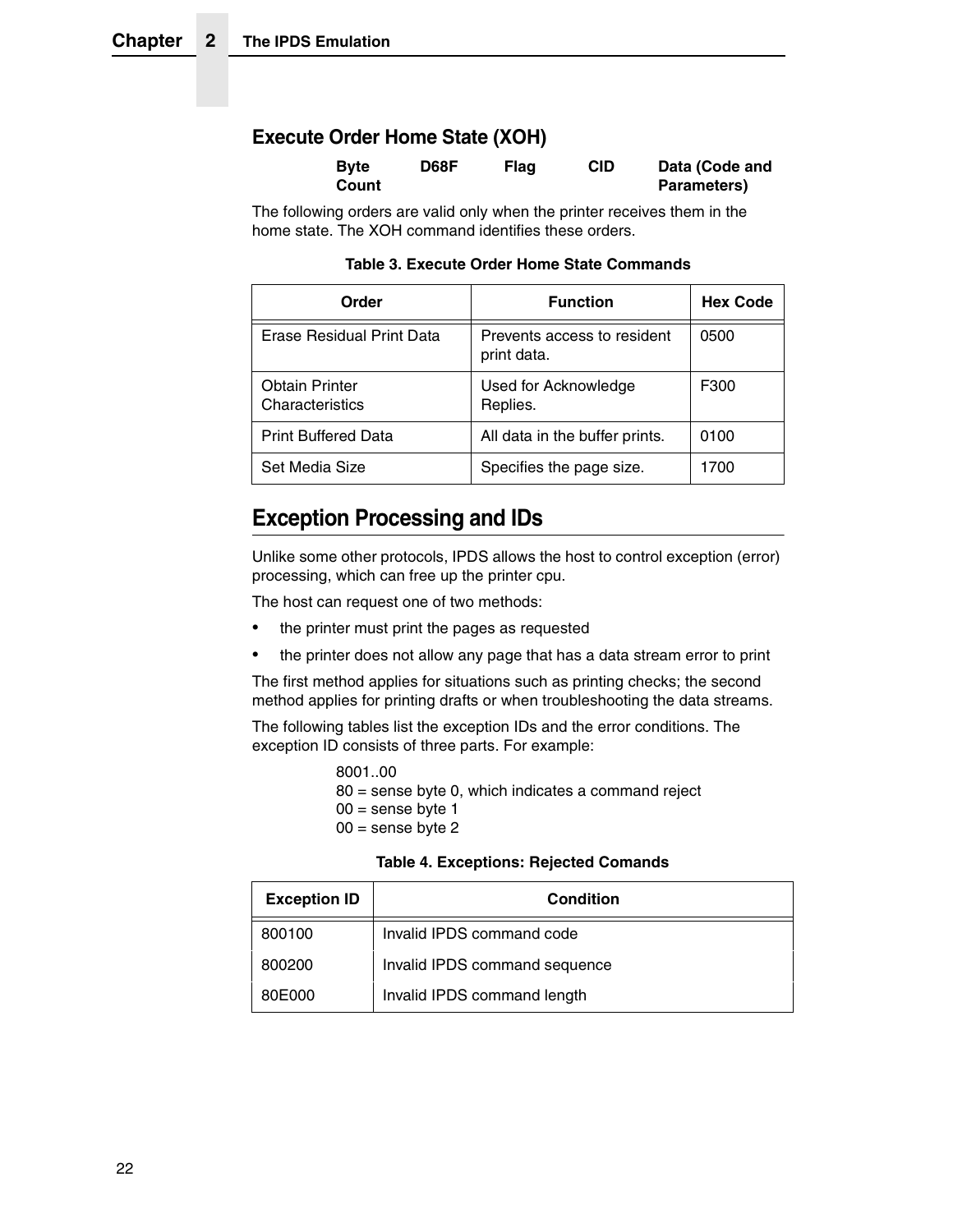<span id="page-22-1"></span>

|  | <b>Table 5. Exceptions: Data Check</b> |  |
|--|----------------------------------------|--|
|--|----------------------------------------|--|

| <b>Exception ID</b> | <b>Condition</b>                       |
|---------------------|----------------------------------------|
| 082100              | Undefined character                    |
| 086000              | Numeric representation precision check |
| 08C100              | Position check                         |

#### <span id="page-22-0"></span>**Table 6. Exceptions: Specification Check - Bar Code**

| <b>Exception ID</b> | <b>Condition</b>                                                    |
|---------------------|---------------------------------------------------------------------|
| 040000              | Symbol Reference point outside Logical page                         |
| 040200              | Attempt to print Barcode or HRI character out of presentation space |
| 040300              | Invalid or unsupported bar code type                                |
| 040400              | Unsupported font local ID or font not available                     |
| 040500              | Invalid or unsupported bar code color                               |
| 040600              | Invalid or unsupported module width                                 |
| 040700              | Invalid or unsupported element height                               |
| 040800              | Invalid or unsupported height multiplier                            |
| 040900              | Invalid or unsupported wide-to-narrow ratio                         |
| 040A00              | Invalid or unsupported symbol origin                                |
| 040B00              | Invalid or unsupported bar code modifier                            |
| 040C00              | Invalid or unsupported bar code data length                         |
| 040E00              | Check-digit calculation                                             |
| 041000              | Invalid or unsupported human-readable interpretation location       |
| 041100              | Attempt to print portion of symbol outside block or VPA             |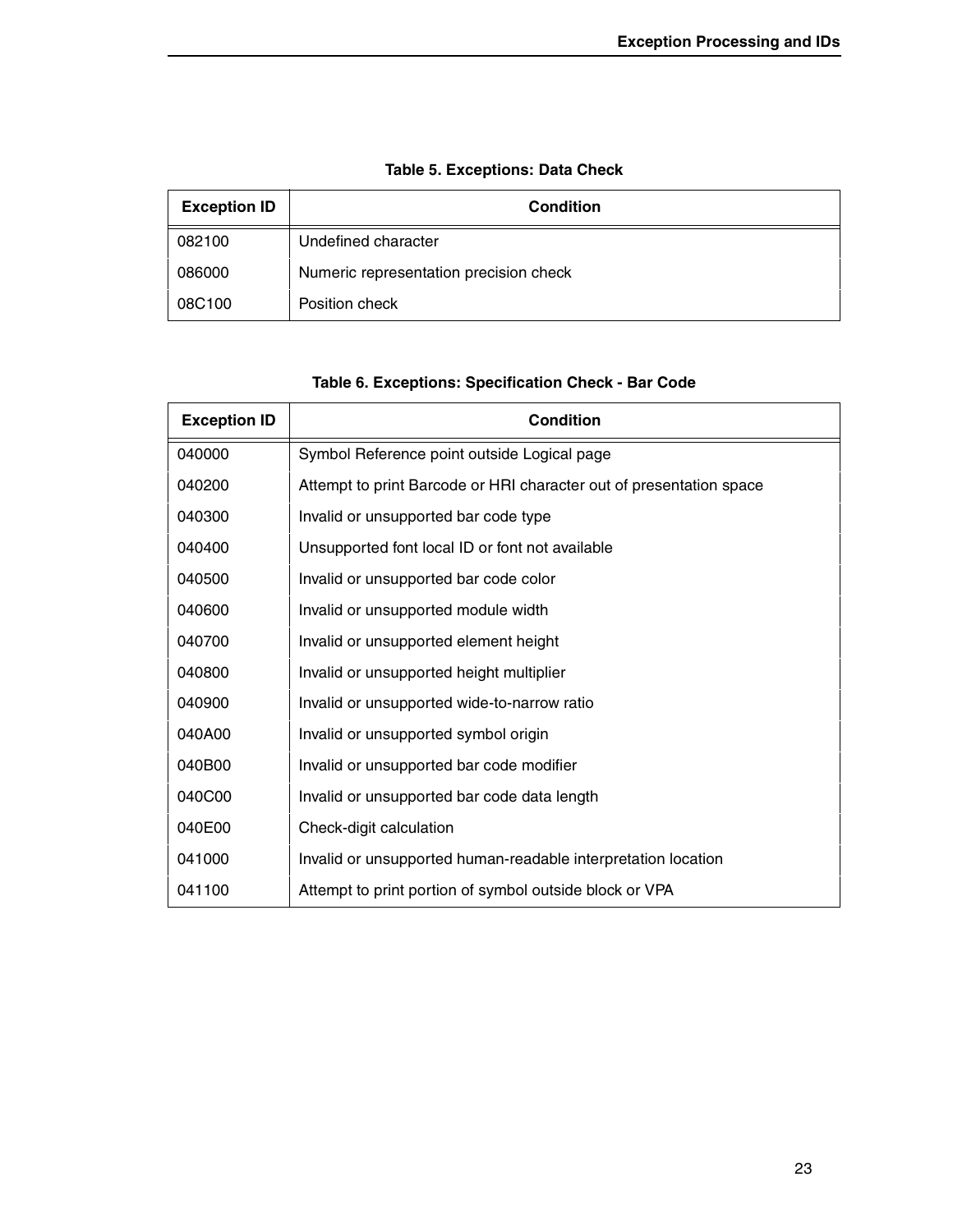#### **Chapter 2 The IPDS Emulation**

| <b>Exception ID</b> | <b>Condition</b>                                          |
|---------------------|-----------------------------------------------------------|
| 030001              | Unallocated or unsupported graphics order or command code |
| 030002              | Reserved byte exception or invalid attribute set          |
| 030003              | Incorrect drawing order length                            |
| 030004              | Invalid attribute value                                   |
| 030008              | Truncated order                                           |
| 03000C              | Segment prolog                                            |
| 03000E              | Unsupported attribute value                               |
| 030021              | Invalid or unsupported default                            |
| 033400              | Character angle value not supported                       |
| 033E00              | Invalid End Prolog                                        |
| 036000              | Area bracket                                              |
| 036800              | Begin Area received incorrectly                           |
| 036801              | Area truncated                                            |
| 036802              | Supported order invalid in area                           |
| 036803              | Pattern Set not supported                                 |
| 036804              | Undefined pattern symbol                                  |
| 037001              | Unsupported Begin Segment introducer segment flag         |
| 037082              | Invalid Begin Segment introducer segment flag             |
| 0370C1              | Invalid Begin Segment introducer length                   |
| 0370C5              | Insufficient segment data                                 |
| 039200              | Graphics image order sequence                             |
| 039201              | Image data discrepancy                                    |
| 039300              | Graphics image bracket                                    |
| 039301              | Incorrect number of Image Data drawing orders             |
| 03C200              | Marker Set not supported                                  |
| 03C201              | Undefined marker code                                     |
| 03C202              | Mismatched marker set                                     |
| 03C300              | Font not available                                        |

#### <span id="page-23-0"></span>**Table 7. Exceptions: Specification Check - Graphics Data**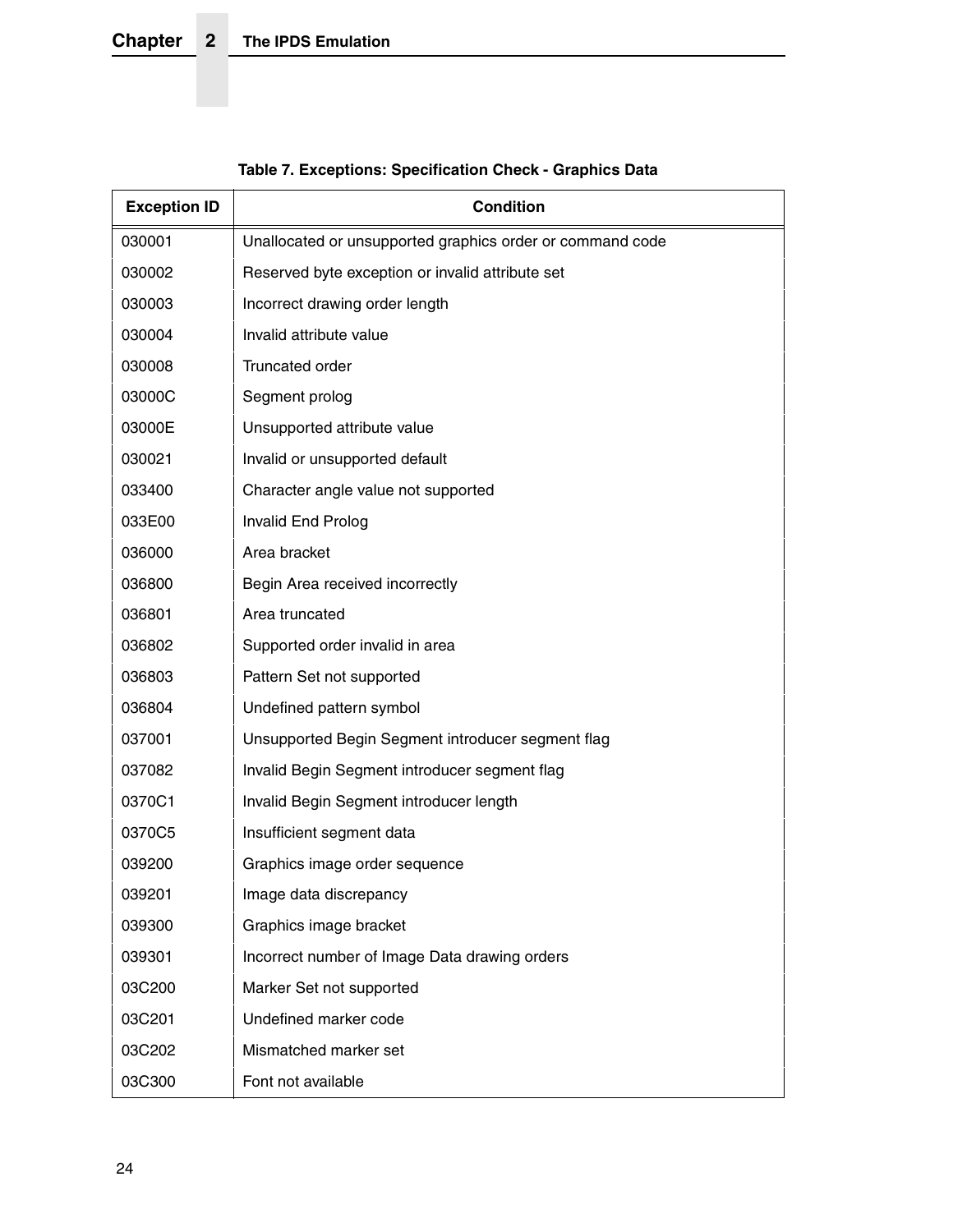| <b>Exception ID</b> | Condition                                   |
|---------------------|---------------------------------------------|
| 03C301              | Undefined graphics character code           |
| 03C302              | Mismatched character set                    |
| 03C601              | Arc drawing check                           |
| 03D100              | Truncated graphics image                    |
| 03D101              | Invalid order in graphics image             |
| 03D102              | Graphics image format not supported         |
| 03D103              | Image width greater than maximum supported  |
| 03D104              | Image height greater than maximum supported |
| 03E100              | Relative line outside coordinate space      |

**Table 7. Exceptions: Specification Check - Graphics Data (continued)**

#### <span id="page-24-0"></span>**Table 8. Exceptions: Specification Check - General**

| <b>Exception ID</b> | <b>Condition</b>                                                |  |
|---------------------|-----------------------------------------------------------------|--|
| 020003              | Character exceeds presentation text object space                |  |
| 020001              | Embedded control sequence code                                  |  |
| 020201              | End Suppression (ESU) control-sequence                          |  |
| 020202              | Invalid or unsupported IPDS command length                      |  |
| 020205              | Invalid data self-defining-field length                         |  |
| 020302              | IPDS command header length too small                            |  |
| 020305              | Invalid or unsupported block orientation                        |  |
| 020401              | EP command encountered                                          |  |
| 020402              | Invalid use of Acknowledgement-Continuation Bit                 |  |
| 020405              | Invalid or unsupported value for area-position reference system |  |
| 020501              | Invalid spanning sequence                                       |  |
| 020505              | Invalid or unsupported self-defining-field unit base            |  |
| 020601              | Invalid Begin Suppression (BSU)                                 |  |
| 020605              | Invalid or unsupported units per unit base                      |  |
| 020705              | Invalid or unsupported self-defining-field extents              |  |
| 020805              | Invalid or unsupported mapping option                           |  |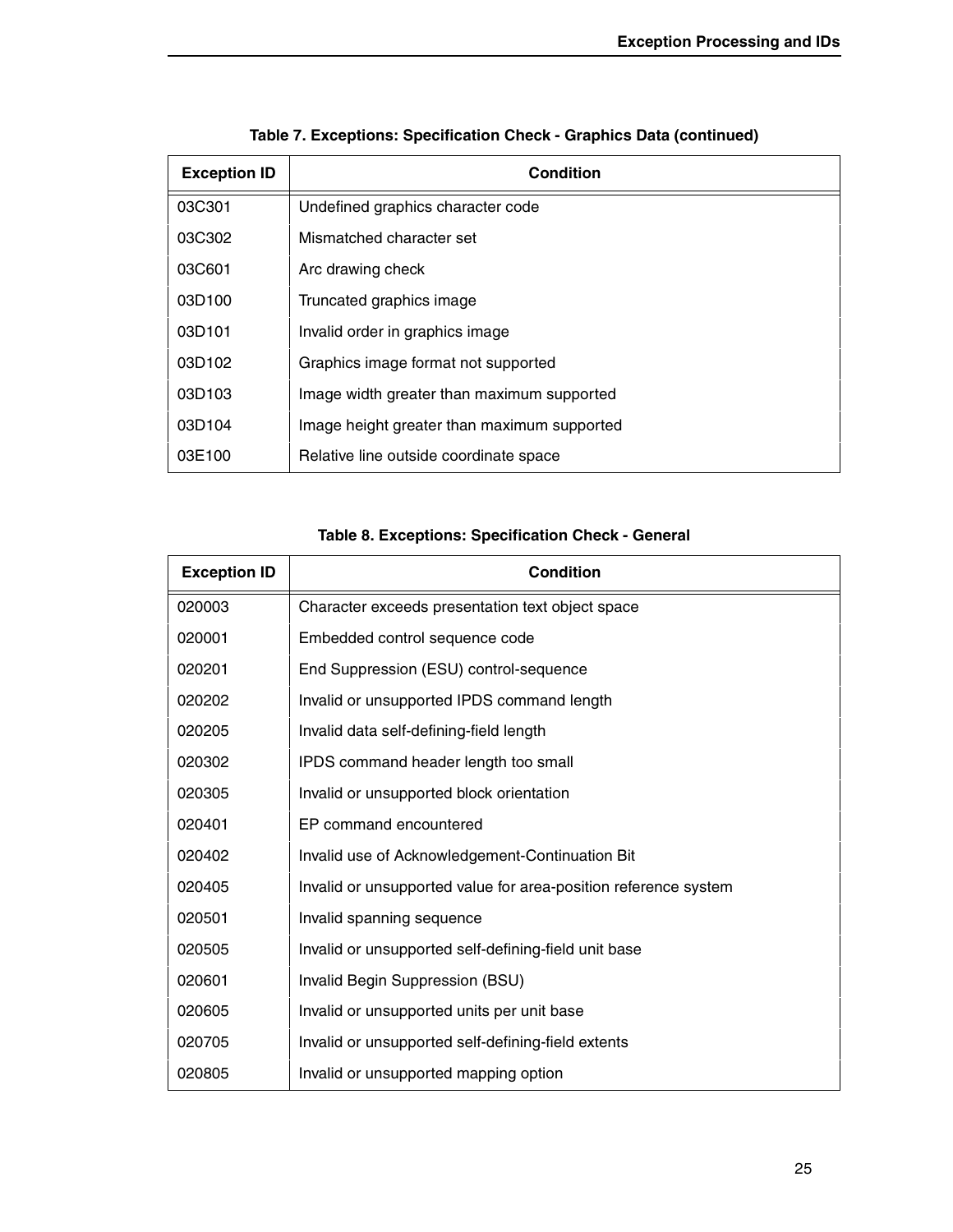#### **Chapter 2 The IPDS Emulation**

| <b>Exception ID</b> | <b>Condition</b>                                                                                                     |
|---------------------|----------------------------------------------------------------------------------------------------------------------|
| 020905              | Invalid or unsupported axis offsets                                                                                  |
| 020A05              | Data within a block might be outside the VP<br>Data within a block might be outside the VP (asynchronously detected) |
| 020B05              | Invalid self-defining-field identifier                                                                               |
| 020F01              | Invalid or unsupported Set Text Orientation (STO)                                                                    |
| 021001              | Invalid or unsupported Set Inline Margin (SIM)                                                                       |
| 021101              | Invalid or unsupported Set Baseline Increment (SBI)                                                                  |
| 021201              | Invalid or unsupported Intercharacter adjustment                                                                     |
| 021301              | Invalid or unsupported Absolute Move Baseline (AMB)                                                                  |
| 021401              | Invalid or unsupported Absolute Move Inline (AMI)                                                                    |
| 021402              | The font, font section, or font index to be deleted is not found                                                     |
| 020502              | Unsupported baseline move                                                                                            |
| 021501              | Invalid or unsupported Relative Move Inline (RMI)                                                                    |
| 021502              | Invalid or unsupported DF command font or font-section ID                                                            |
| 021601              | Invalid or unsupported Relative Move Baseline (RMB)                                                                  |
| 021701              | Invalid or unsupported Set Variable-Space Increment (SVI)                                                            |
| 021702              | Invalid or unsupported value for DF command deletion type                                                            |
| 021802              | Invalid, unsupported, or unavailable font ID                                                                         |
| 021901              | Invalid or unsupported value for Repeat String (RPS) repeat length                                                   |
| 021902              | Multiple occurrences of the same LFE font-equivalence number                                                         |
| 021C01              | Invalid escape sequence                                                                                              |
| 021D02              | Invalid or unsupported value for the Load Font Equivalence GRID                                                      |
| 021E01              | Invalid WT control-sequence length                                                                                   |
| 021E02              | Mismatch between font and the XOA Print Quality Control (PQC) command                                                |
| 021F01              | Repeat String (RPS) length                                                                                           |
| 021F02              | Mismatch of LFE command font Host-Assigned IDs                                                                       |
| 022E02              | Insufficient font data received                                                                                      |
| 023001              | Insufficient storage for LCC copy-control record                                                                     |
| 023101              | Invalid or unsupported value for Load Copy Control number of copies                                                  |
| 023201              | Invalid or unsupported Load Copy Control Keyword in copy-group entry                                                 |

|  |  |  | Table 8. Exceptions: Specification Check - General (continued) |  |
|--|--|--|----------------------------------------------------------------|--|
|--|--|--|----------------------------------------------------------------|--|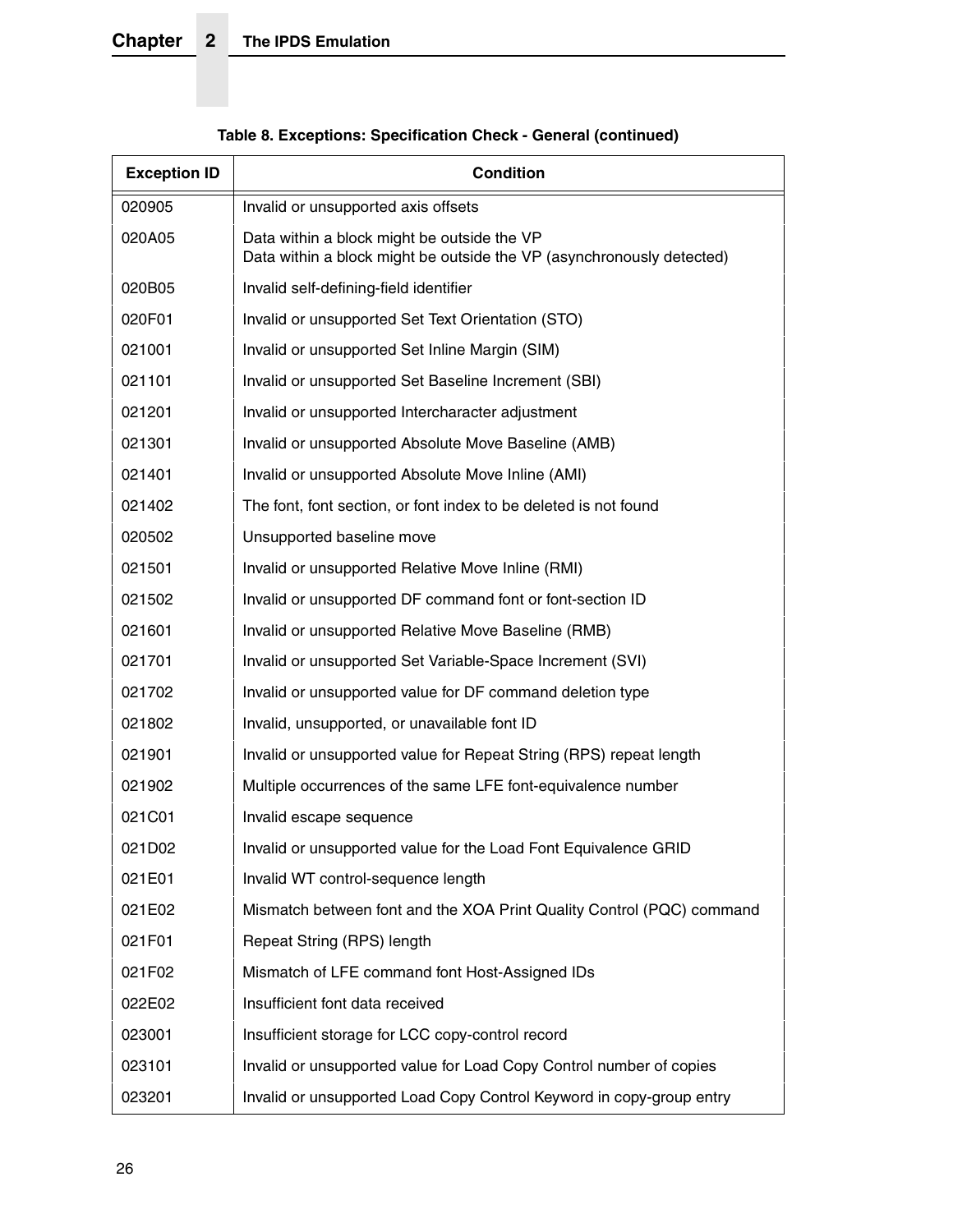| <b>Exception ID</b> | <b>Condition</b>                                                                                       |
|---------------------|--------------------------------------------------------------------------------------------------------|
| 023401              | Invalid or unsupported value for Load Copy Control entry-byte count                                    |
| 023601              | Invalid or unsupported Load Copy Control simplex/duplex parameter                                      |
| 023801              | Maximum supported number of overlays per LCC copy group exceeded                                       |
| 023901              | Maximum supported number of suppression per LCC copy group exceeded                                    |
| 023F02              | STO-SCFL-LFE mismatch                                                                                  |
| 024201              | WIC Pel count is less than the minimum required                                                        |
| 024301              | WIC command pel count is greater than the maximum supported value                                      |
| 024401              | WIC command scan count is less than the minimum required                                               |
| 024501              | WIC command scan count is greater than the maximum supported value                                     |
| 024601              | Invalid WIC source image format                                                                        |
| 024701              | Invalid or unsupported value for Write Image Control magnification factor                              |
| 024702              | Invalid or unsupported value for Load Font Equivalence font-inline sequence                            |
| 024801              | Invalid or unsupported value for Write Image Control scan-line direction                               |
| 024901              | Invalid scan-line-sequence direction in a WIC command                                                  |
| 024A01              | Invalid or unsupported value for Write Image Control image block location                              |
| 025301              | Invalid or unsupported value for Write Image Control image color                                       |
| 025803              | Invalid or unsupported value for test color                                                            |
| 025C02              | Invalid or unsupported parameter in a DUA command                                                      |
| 026002              | Invalid or unsupported value for Logical Page Descriptor units per unit base<br>$(X_p \text{ and } I)$ |
| 026102              | Invalid or unsupported value for Logical Page Descriptor units per unit base<br>$(Y_p$ and B)          |
| 026202              | Invalid or unsupported value for LPD $X_p$ extent or XOH-SMS $X_m$ extent                              |
| 026302              | Invalid or unsupported value for LPD $Y_p$ extent or XOH-SMS $Y_m$ extent                              |
| 026401              | Insufficient control storage                                                                           |
| 026402              | Invalid or unsupported value for Logical Page Descriptor unit base                                     |
| 026802              | Invalid or unsupported value for Logical Page Descriptor inline-sequence<br>direction                  |
| 026902              | Invalid baseline-sequence direction in the LPD command                                                 |
| 026A01              | Insufficient source image data                                                                         |

| Table 8. Exceptions: Specification Check - General (continued) |  |
|----------------------------------------------------------------|--|
|----------------------------------------------------------------|--|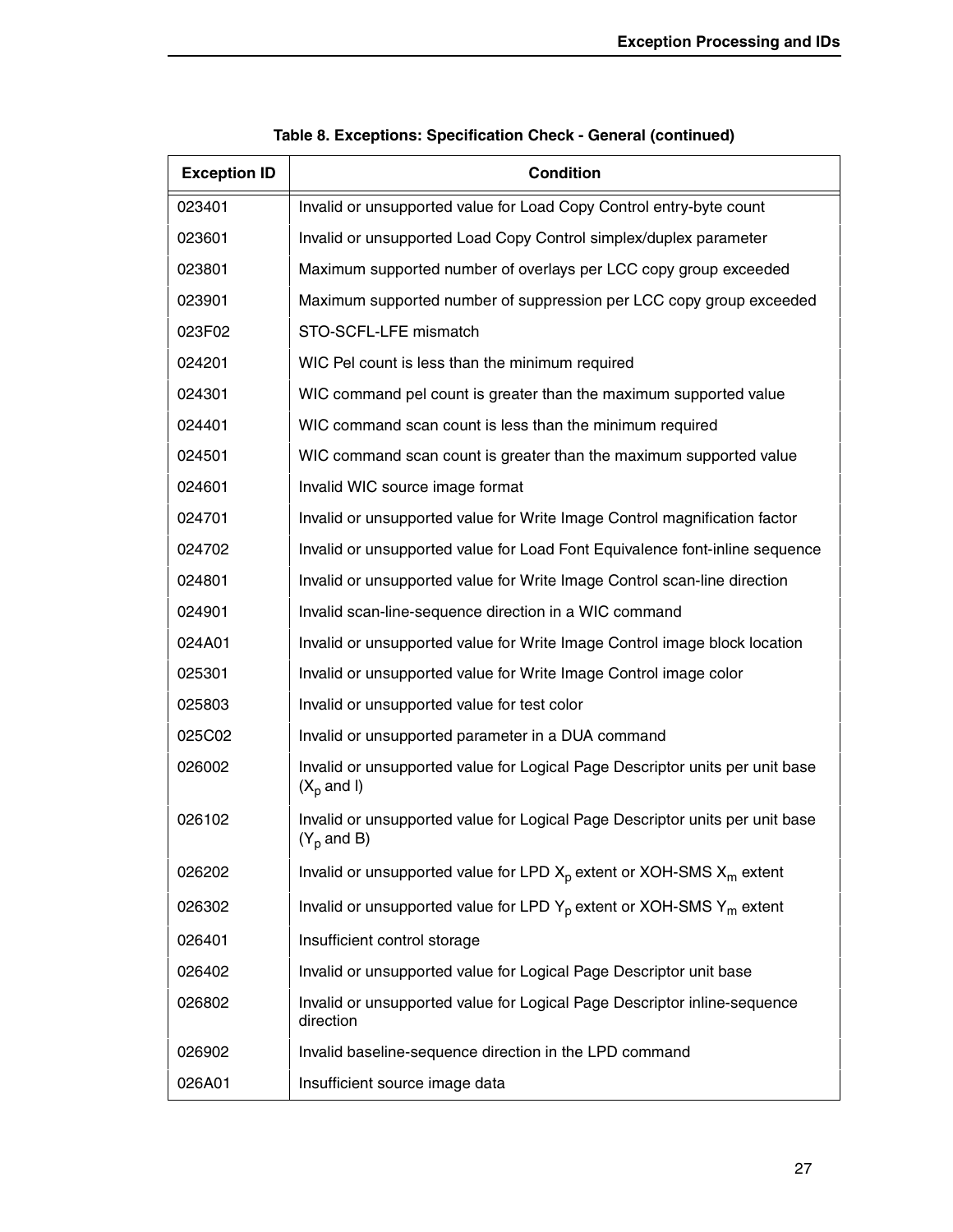| <b>Exception ID</b> | <b>Condition</b>                                                                              |
|---------------------|-----------------------------------------------------------------------------------------------|
| 026A02              | Invalid or unsupported value for Logical Page Descriptor initial 1 print<br>coordinate        |
| 026B01              | Excess source image data received                                                             |
| 026B02              | Invalid or unsupported value for Logical Page Descriptor initial B print<br>coordinate        |
| 027002              | Invalid or unsupported value for XOH Set Media Size units per unit base                       |
| 027202              | Invalid or unsupported value for XOH Set Media Size X <sub>m</sub> extent                     |
| 027302              | Invalid or unsupported value for XOH Set Media Size $Y_m$ extent                              |
| 027402              | Invalid or unsupported value for XOH Set Media Size unit base                                 |
| 028101              | Insufficient storage for a page segment or overlay                                            |
| 028501              | Invalid or unsupported value for Delete Overlay command overlay ID                            |
| 028A01              | Invalid or unsupported value for Delete Page Segment command page<br>segment Host-Assigned ID |
| 029001              | Invalid or unsupported overlay ID                                                             |
| 029101              | BO overlay ID already loaded                                                                  |
| 029102              | Invalid or unsupported value for XOA Request Resource List entry                              |
| 029201              | Overlay ID not loaded                                                                         |
| 029202              | Invalid XOA Print-Quality Control (PQC) parameter                                             |
| 029301              | Recursive overlay invocation                                                                  |
| 029401              | Invalid or unsupported value for page segment Host-Assigned ID                                |
| 029501              | Page segment Host-Assigned ID already loaded                                                  |
| 029601              | Page segment Host-Assigned ID not loaded                                                      |
| 029701              | Overlay nesting limit exceeded                                                                |
| 029801              | Invalid or unsupported suppression number                                                     |
| 029803              | Invalid or unsupported value for Temporary Baseline Move control sequence                     |
| 02A401              | Page boundary in the X-direction cannot be represented in the printer                         |
| 02A501              | Page boundary in the Y-direction cannot be represented in the printer                         |
| 02AC01              | Insufficient main storage to print the sheet                                                  |
| 02AD01              | Invalid or unsupported value for Logical Page Position command                                |
| 02AE01              | Invalid or unsupported parameter in an IO command                                             |

|  |  |  | Table 8. Exceptions: Specification Check - General (continued) |  |
|--|--|--|----------------------------------------------------------------|--|
|--|--|--|----------------------------------------------------------------|--|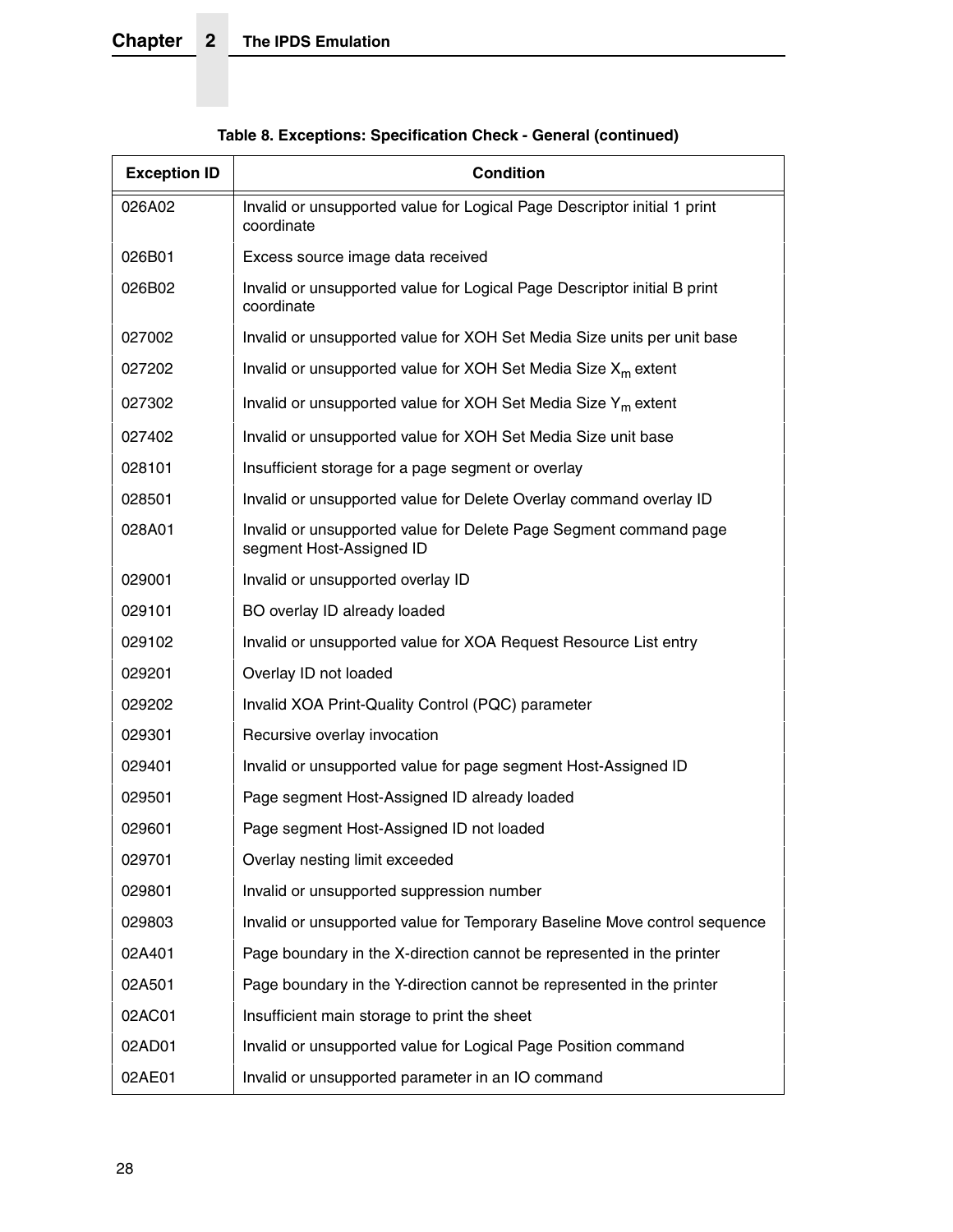| <b>Exception ID</b> | <b>Condition</b>                                                                                             |
|---------------------|--------------------------------------------------------------------------------------------------------------|
| 02AF01              | Insufficient storage to print the sheet (Asynchronously detected insufficient<br>storage to print the sheet) |
| 02C101              | Maximum number of simplex or duplex keywords in an LCC command                                               |
| 02C102              | Internal value not unique in an LE command                                                                   |
| 02C602              | Invalid mapping type in an LE command                                                                        |
| 02C801              | An unsupported input Media Source ID was specified                                                           |
| 02C802              | Invalid or unsupported internal value or external value in an Load Equivalence<br>command                    |
| 02FF02              | Exceptions detected but not queued                                                                           |

|  |  | Table 8. Exceptions: Specification Check - General (continued) |
|--|--|----------------------------------------------------------------|
|--|--|----------------------------------------------------------------|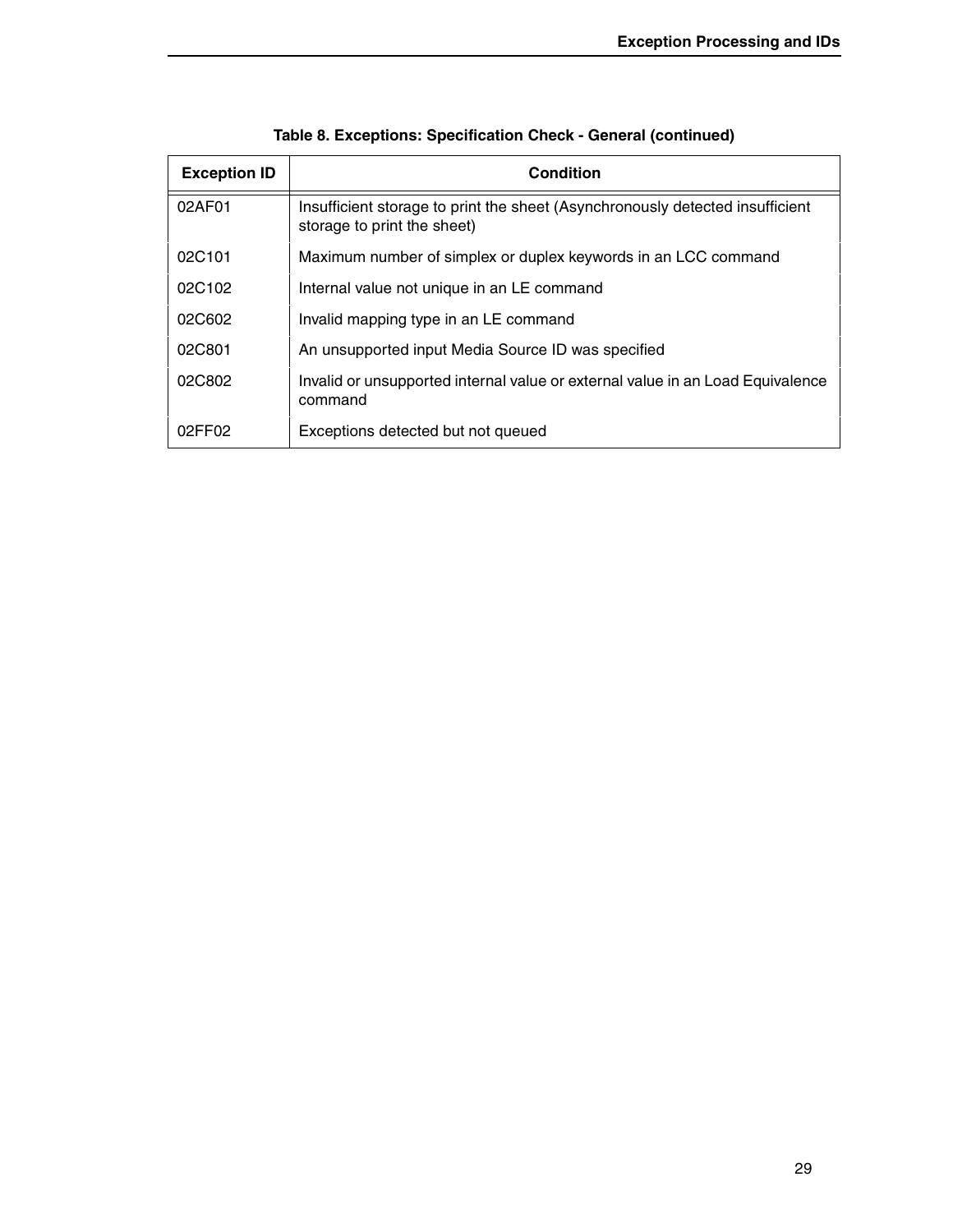# **Chapter 2 The IPDS Emulation**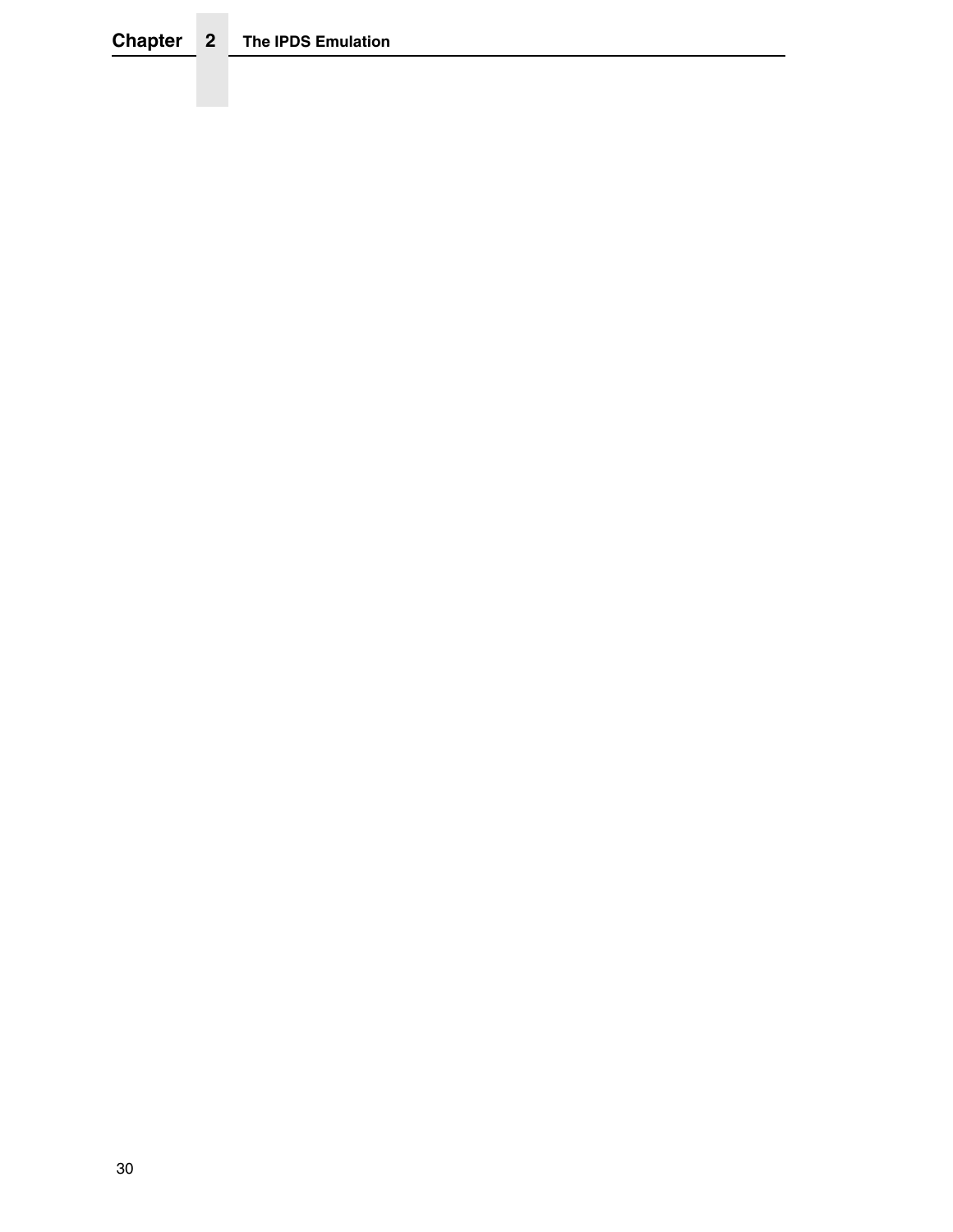# <span id="page-30-0"></span>A *Glossary*

<span id="page-30-1"></span>

|                             | Acknowledge Reply A message about printer information or exceptions that<br>the printer sends to the host. It can be a positive or<br>negative reply. ([N]ACK can contain status resource or<br>counter information.)                      |
|-----------------------------|--------------------------------------------------------------------------------------------------------------------------------------------------------------------------------------------------------------------------------------------|
| bar code                    | A printed code consisting of parallel bars of varied width<br>and spacing and designed to be read by a one-<br>dimensional scanning device.                                                                                                |
| bar code block              | It is a rectangular space that has a specified size,<br>position, and orientation on a logical page. It is the area<br>into which the bar code presentation space is mapped.                                                               |
| bar code presentation space |                                                                                                                                                                                                                                            |
|                             | It is a rectangular, conceptual space where a bar code is<br>generated. The entire bar code presentation space must<br>be mapped to the bar code block.                                                                                    |
| bold                        | A print attribute specifying text of a heavy line thickness.<br>See also character weight.                                                                                                                                                 |
| buffer                      | A reserved area in memory that data is written to and<br>read from during data transfers.                                                                                                                                                  |
| character set               | A protocol instructing the printer how to construct a set of<br>printable characters, including symbols, punctuation,<br>numbers, diacritical markings, and alphabet characters.<br>Each character is assigned a unique address in memory. |
| character weight            | The degree of lightness and thickness of printed text. For<br>example: "Bold" refers to a heavy or thick character<br>weight. "Medium," "normal," or "book weight" refer to the<br>character weight used in this sentence.                 |
| control sequence            | A series of bytes that instruct the printer to perform a<br>specific function.                                                                                                                                                             |
|                             | correlation ID (CID) Identifies a specific command/data transmission from the<br>host. This two-byte value is used to match any<br>exceptions (errors or conditions specified in an<br>Acknowledge Reply) with the IPDS command.           |
| cpi                         | Abbrev. for characters per inch. A measurement of<br>monospaced fonts indicating the horizontal character<br>density. For example, 10 cpi means 10 characters can be<br>printed in one horizontal inch.                                    |
| default                     | A value, parameter, attribute, or option assigned by a<br>program or system if another is not specified by the user.                                                                                                                       |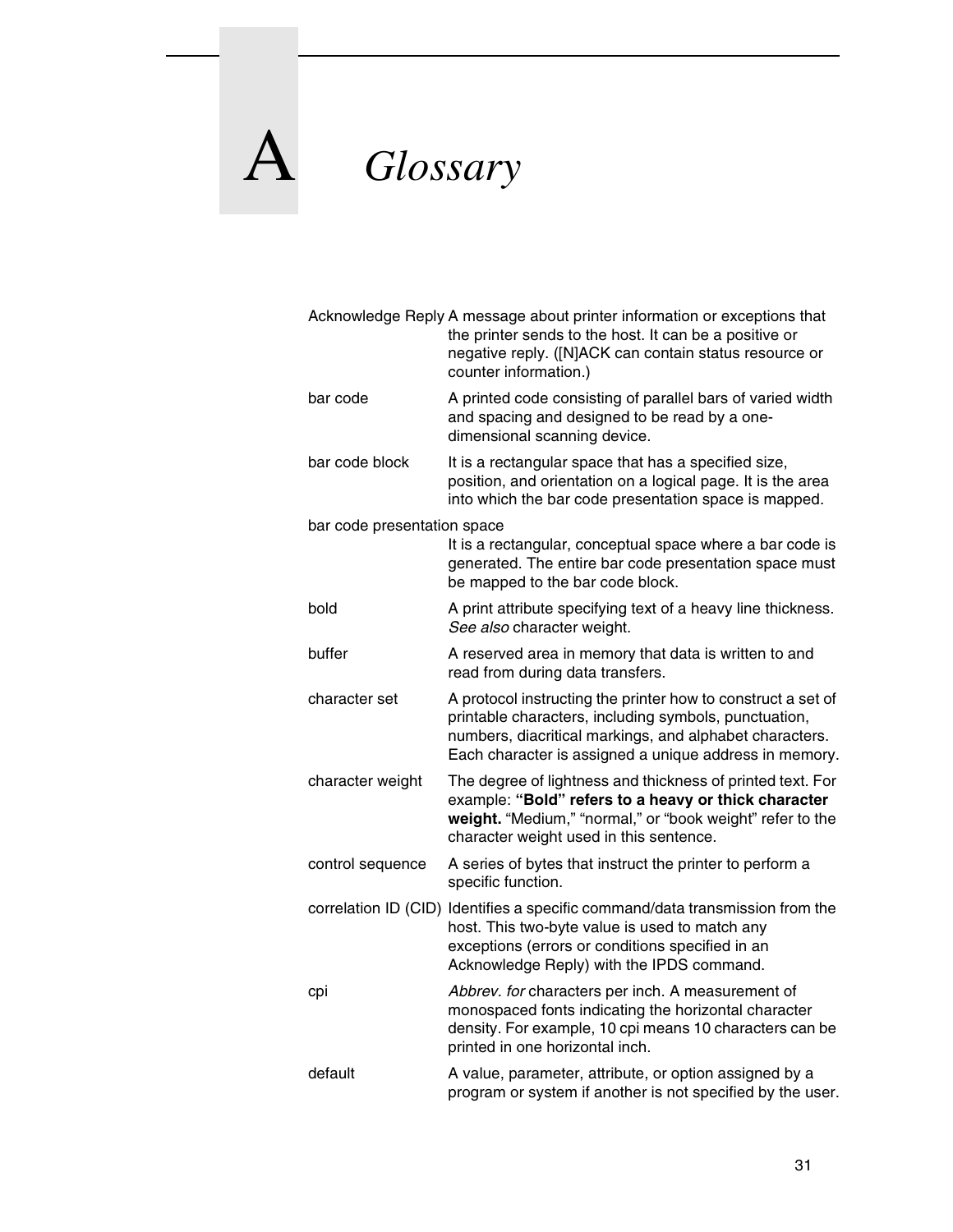# **Appendix A**

| deferred printing                  | The printer prints page by page: It gathers all of the page<br>descriptor commands and data blocks for each page and<br>then prints the page.                                                                                                                                                                                   |  |
|------------------------------------|---------------------------------------------------------------------------------------------------------------------------------------------------------------------------------------------------------------------------------------------------------------------------------------------------------------------------------|--|
| diagnostic                         | Pertains to the detection and isolation of printer<br>malfunctions or mistakes.                                                                                                                                                                                                                                                 |  |
| emulation                          | Refers to the ability of a printer to execute the commands<br>of another printer language (protocol).                                                                                                                                                                                                                           |  |
| environment                        | The parameters that affect how data will display on a<br>page, such as the dimensions, orientation, and location<br>of the logical page on the physical page. An overlay has<br>its own environment; a page segment is affected by the<br>environment that is placed into.                                                      |  |
| expanded                           | A font enhancement referring to larger-than-normal<br>character width with no change in character height.                                                                                                                                                                                                                       |  |
| exception                          | A condition in which the printer notifies the host and will<br>sometimes require the host to resend data. An exception<br>can also be in response to an invalid data stream.                                                                                                                                                    |  |
| family (or type)                   | A set of all variations and sizes of a type style.                                                                                                                                                                                                                                                                              |  |
| fixed-pitch fonts                  | See font.                                                                                                                                                                                                                                                                                                                       |  |
| <b>FOCA</b>                        | Abbrev for Font Object Content Architecture. A collection<br>of methods and rules for describing fonts.                                                                                                                                                                                                                         |  |
| font                               | Referred to as a resource that is stored in memory. The<br>complete set of a given size of type, including characters,<br>symbols, figures, punctuation marks, ligatures, signs,<br>and accents. To fully describe a font, you must specify<br>seven characteristics:<br>1) typeface<br>2) spacing (proportional or monospaced) |  |
|                                    | 3) type size (12 point, 14 point, etc.)<br>4) scale factor (character height/width ratio)                                                                                                                                                                                                                                       |  |
|                                    | 5) type style<br>6) character weight<br>7) character proportion (normal, condensed, expanded).                                                                                                                                                                                                                                  |  |
| <b>GOCA</b>                        | Abbrev for Graphic Object Content Architecture. A<br>collection of methods and rules for describing graphic<br>data.                                                                                                                                                                                                            |  |
| graphics                           | Lines, arcs, etc. used to draw a picture. Differs from an<br>image.                                                                                                                                                                                                                                                             |  |
| graphics block                     | Rectangular space that has a specified size, position,<br>and orientation on a logical page. It is the area where the<br>graphics presentation space (or the graphics<br>presentation space window) is mapped to.                                                                                                               |  |
| graphics presentation space        | Rectangular, conceptual space where graphics are<br>generated.                                                                                                                                                                                                                                                                  |  |
| graphics presentation space window |                                                                                                                                                                                                                                                                                                                                 |  |
|                                    | You can specify a part of the presentation space to be                                                                                                                                                                                                                                                                          |  |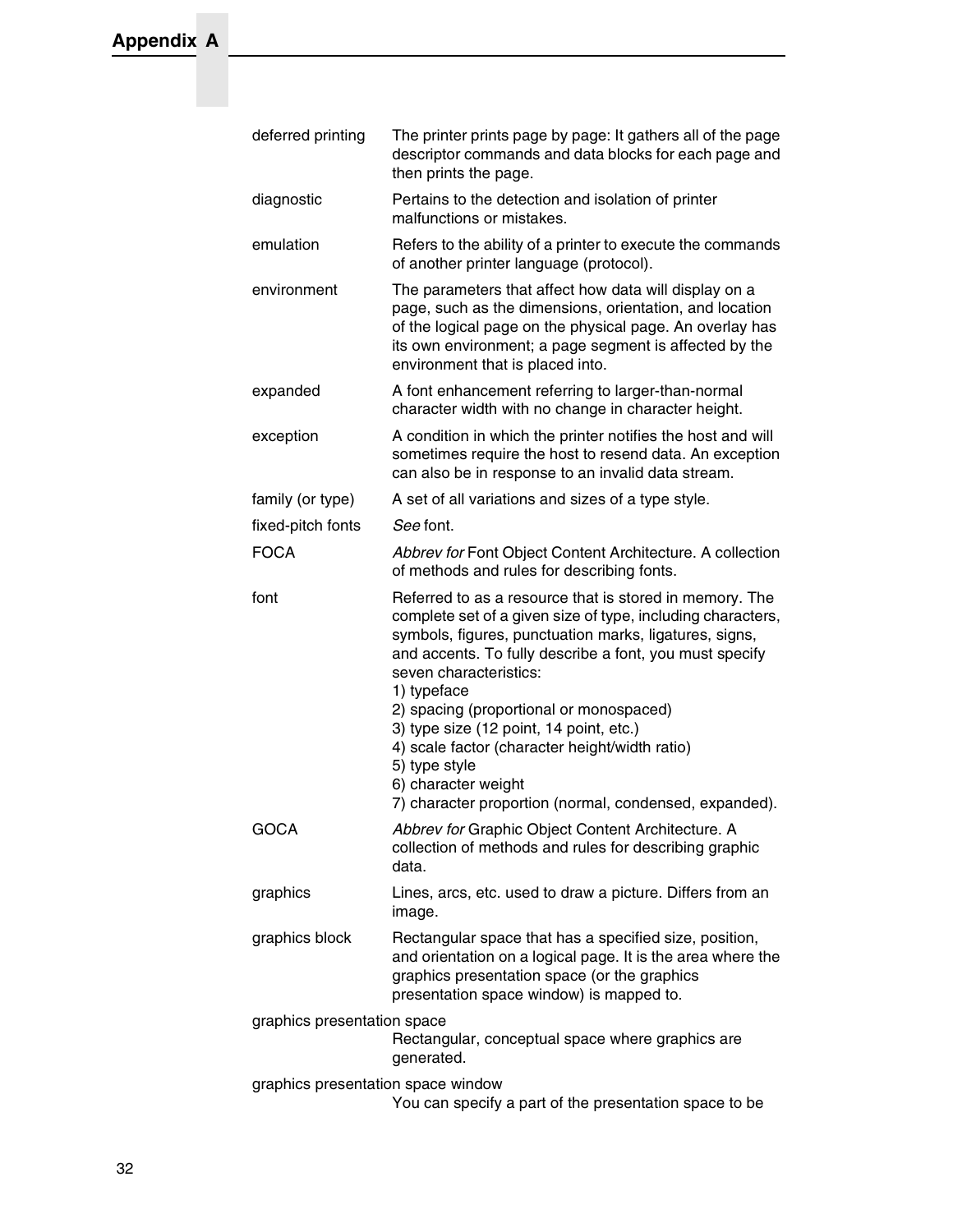|                          | mapped to the graphics block. This portion is called the<br>graphics presentation space window. Specifying a<br>window is synonymous to cropping or trimming.                                                                                                                                                         |
|--------------------------|-----------------------------------------------------------------------------------------------------------------------------------------------------------------------------------------------------------------------------------------------------------------------------------------------------------------------|
| home state               | The initial state of the printer before it begins<br>downloading overlays, page segments, and/or fonts.<br>After the printer prints the page, the printer returns to the<br>home state.                                                                                                                               |
| host assigned ID         | The host assigns an ID to every resource (page segment,<br>overlay, or font). These IDs are used for loading and<br>calling.                                                                                                                                                                                          |
| host computer            | The computer that stores, processes, and sends data to<br>be printed, and which communicates directly with the<br>printer. The term "host" indicates the controlling<br>computer, since modern printers are themselves<br>microprocessor-controlled computer systems.                                                 |
| image                    | An illustration or picture. Differs from graphics.                                                                                                                                                                                                                                                                    |
| image block              | Rectangular space that has a specified size, position,<br>and orientation on a logical page. The image block<br>contains the image. It is the area where the image<br>presentation space is mapped to.                                                                                                                |
| image presentation space | Rectangular, conceptual space where an image is<br>generated. It is mapped to the image block. Once<br>mapped, the image is ready to be printed.                                                                                                                                                                      |
| initialization           | A series of processes and self-tests to set power-up<br>default conditions and parameters.                                                                                                                                                                                                                            |
| interface                | The hardware components used to link two devices by<br>common physical interconnection, signal, and functional<br>characteristics.                                                                                                                                                                                    |
| invoke                   | To put into effect or operation.                                                                                                                                                                                                                                                                                      |
| <b>IPDS</b>              | Intelligent Printer Data Stream. Allows sophisticated<br>printing, such as merging text and graphics.                                                                                                                                                                                                                 |
| lpi                      | Abbrev. for lines per inch. A measurement indicating the<br>vertical spacing between successive lines of text. For<br>example, 8 lpi means 8 lines of text for every vertical<br>inch.                                                                                                                                |
| logical page             | A rectangular area on a physical page. The logical page<br>has a specified size, orientation, location, and offset. The<br>logical page is the area where bar code blocks, image<br>blocks, graphics blocks, and text is printed. Printing<br>occurs in the area common to the physical page and the<br>logical page. |
| logical link             | The parameters that specify data transfer, control, or<br>communication operations.                                                                                                                                                                                                                                   |
| no operation             | This command causes the printer not to process<br>anything, but instead, to proceed to the next command<br>sequence.                                                                                                                                                                                                  |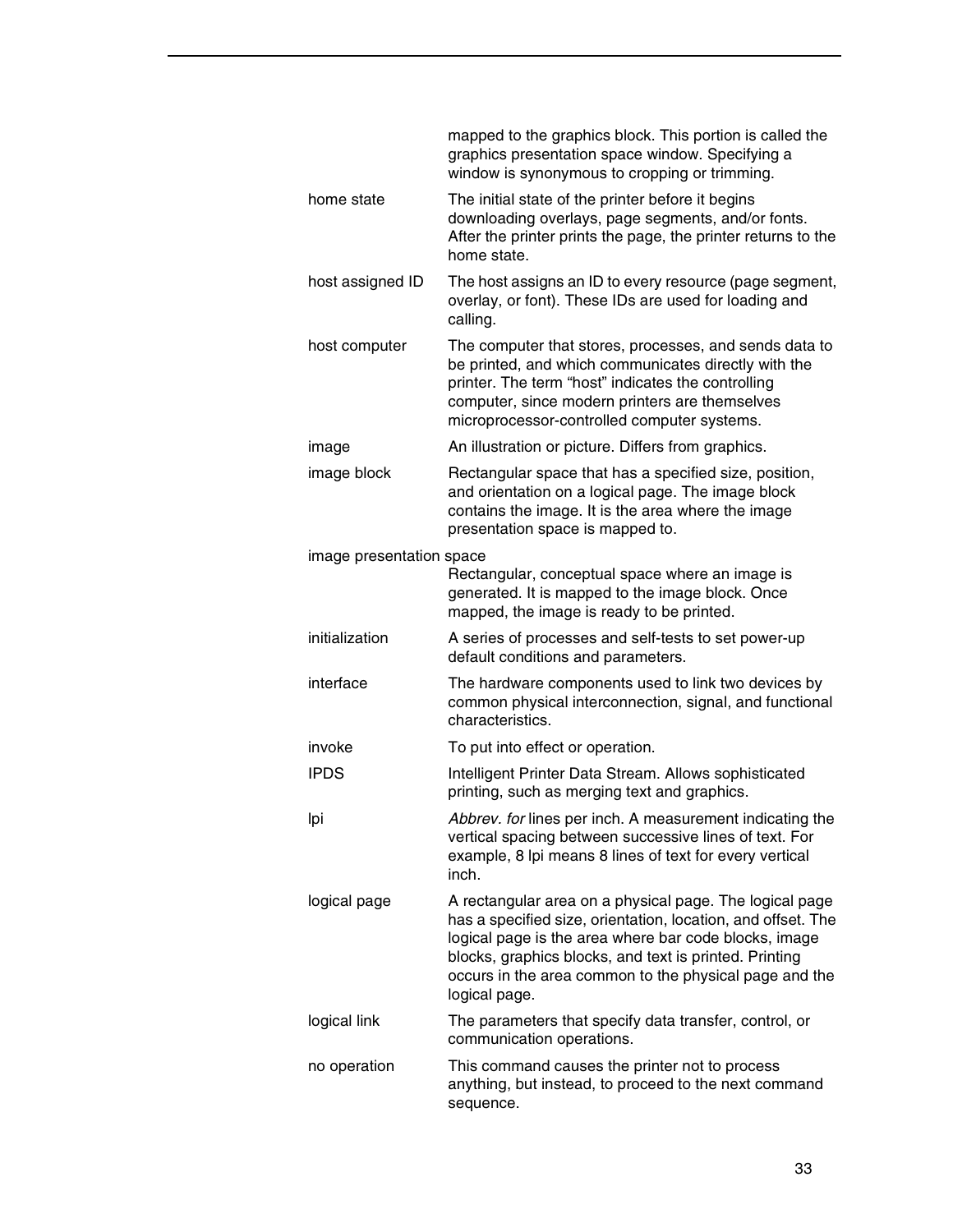| object           | Another term for a font, graphics, image, text, or a<br>combination of these.                                                                                                                                                                                                                                                                             |
|------------------|-----------------------------------------------------------------------------------------------------------------------------------------------------------------------------------------------------------------------------------------------------------------------------------------------------------------------------------------------------------|
| offset           | An offset is a measurement indicating displacement. For<br>example, you can specify the logical page to rest in the<br>lower left hand corner of the physical page.                                                                                                                                                                                       |
| ordered printing | The printer behaves like a line printer: It begins printing<br>as soon as you send the data.                                                                                                                                                                                                                                                              |
| orientation      | The degrees of rotation of a presentation space or a data<br>block.                                                                                                                                                                                                                                                                                       |
| overlay          | This is usually a form. It can contain text, graphics, an<br>image, and bar code data. You can also merge a page<br>segment into an overlay. The overlay can encompass the<br>entire logical page or a portion of it. The overlay has its<br>own environment, unlike a page segment.                                                                      |
| overlay ID       | The host assigns an ID to every overlay so that it can be<br>identified for particular commands, such as Begin<br>Overlay, Delete Overlay, Include Overlay, etc.                                                                                                                                                                                          |
| overlay state    | This state permits overlay data to be downloaded and<br>produced.                                                                                                                                                                                                                                                                                         |
| page             | See logical page and physical page.                                                                                                                                                                                                                                                                                                                       |
| page segment     | Contains a font, image, text, or graphics and is merged<br>onto a logical page. A page segment has an ID and can<br>be stored for future use. It does not have its own<br>environment; instead, it uses the environment that it is<br>merged into. You can load a page segment into an<br>overlay.                                                        |
|                  | page segment state This state allows page data to be loaded and produced.                                                                                                                                                                                                                                                                                 |
| parity (check)   | Parity checking is the addition of non-data bits to data,<br>resulting in the number of 1 bits being either always even<br>or always odd. Parity is used to detect transmission<br>errors. Parity represents the value in the check digit of<br>the received or transmitted data.                                                                         |
| physical page    | The medium that the printer prints data on                                                                                                                                                                                                                                                                                                                |
| pixel            | Derived from picture element. The smallest displayable<br>picture element on a video monitor or printable unit. In<br>printing, a pixel is a dot.                                                                                                                                                                                                         |
| point            | A unit of length in printing and typography, used to<br>specify type sizes, heights of font characters, etc. There<br>are 72 points in a vertical inch; thus, one point equals 1/<br>72 inch, or approximately 0.0138 inch. Some examples<br>of point sizes are: This is 8 point type. This manual is printed<br>in 10 point type. This is 14 point type. |
| port             | A channel used for receiving data from or transmitting<br>data to one or more external devices.                                                                                                                                                                                                                                                           |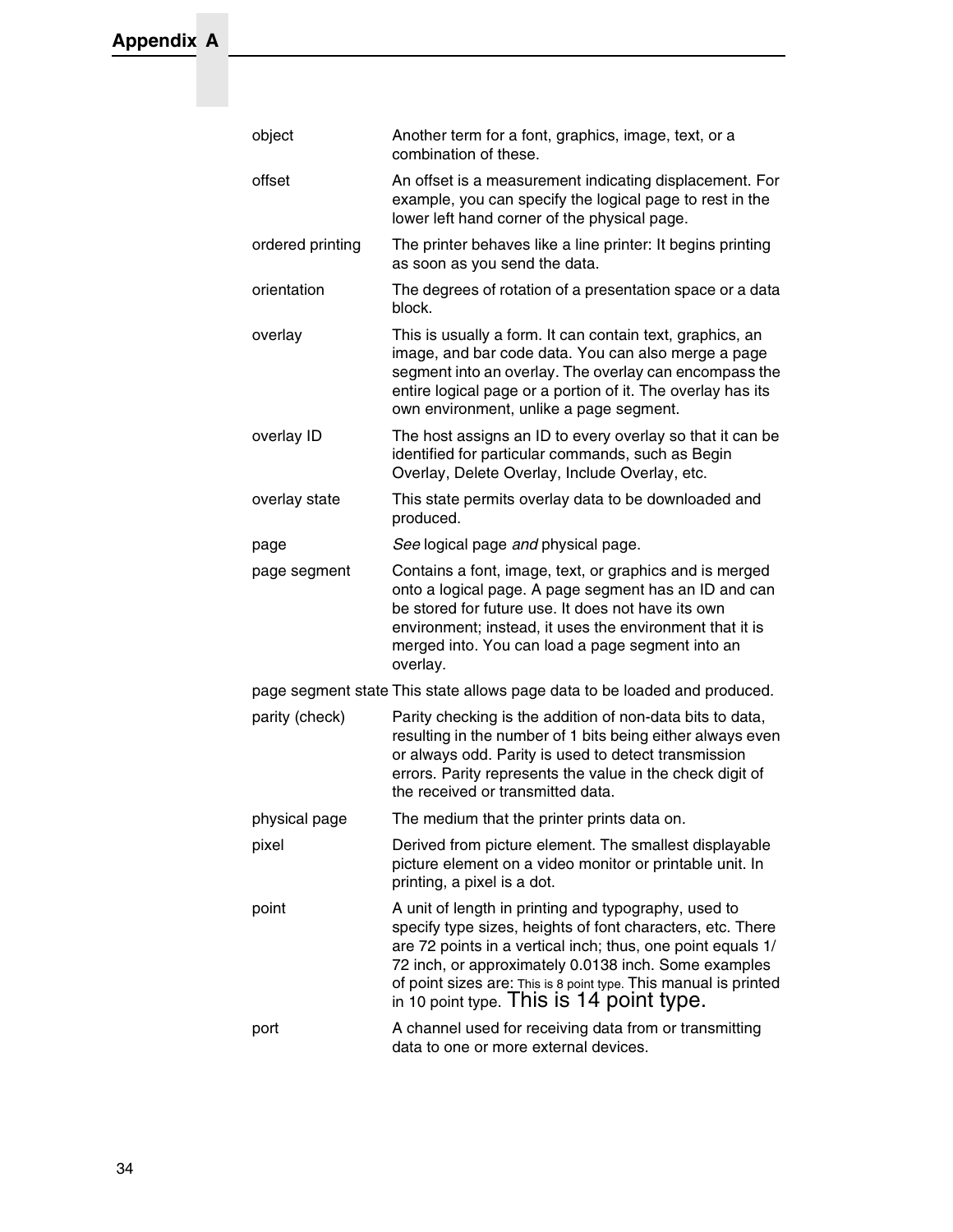|            | presentation space A space where data can be generated before it is<br>mapped onto the logical page. The presentation space<br>uses an X-axis and Y-axis to specify addresses.                                                                                                                                                                                              |
|------------|-----------------------------------------------------------------------------------------------------------------------------------------------------------------------------------------------------------------------------------------------------------------------------------------------------------------------------------------------------------------------------|
| protocol   | A set of rules or conventions governing the exchange of<br>information between computer systems. For computer<br>printers, a protocol is the coding convention used to<br>convey and print data. A printer protocol includes<br>character codes, printer function codes, and machine-to-<br>machine communication codes.                                                    |
| <b>RAM</b> | Acronym for random-access memory. Also called "main<br>memory" or "working memory." RAM is the active<br>memory of a printer, into which programs are loaded.<br>This memory can be read from or written to at any time-<br>hence the term "random-access." RAM is also termed<br>"volatile" because whatever is in RAM is lost when power<br>is turned off or interrupted. |
| read       | To retrieve data from memory (RAM, NVRAM) or mass<br>storage (hard disk, floppy diskette, etc.).                                                                                                                                                                                                                                                                            |
| reset      | To turn off, deactivate, disable, or return to a previously<br>determined state.                                                                                                                                                                                                                                                                                            |
| resolution | A measure expressing the number of units in a given<br>range used to create an image. In printing, this is<br>expressed as the number of dots per inch (dpi)<br>horizontally and vertically.                                                                                                                                                                                |
| <b>ROM</b> | Acronym for read-only memory. Programs, instructions,<br>and routines permanently stored in the printer. ROM is<br>not lost when power is turned off and cannot be written<br>to, hence the term "read-only." ROM-resident fonts are<br>fonts permanently stored in a printer and available at any<br>time.                                                                 |
| set        | To turn on, activate, invoke, or enable.                                                                                                                                                                                                                                                                                                                                    |
| string     | Two or more bytes of data or code treated as a unit.                                                                                                                                                                                                                                                                                                                        |
| twinax     | Twinaxial. A type of cable with two wires surrounded by<br>insulation and a braided shield.                                                                                                                                                                                                                                                                                 |
| type style | Refers to either the upright or italic character style in a<br>specific font family. Roman is upright, <i>italic is slanted</i> .                                                                                                                                                                                                                                           |
| typeface   | A descriptive name or brand name that identifies a<br>particular design of type. Also called type family.                                                                                                                                                                                                                                                                   |
| weight     | See character weight.                                                                                                                                                                                                                                                                                                                                                       |
| write      | To place data in memory (RAM, NVRAM).                                                                                                                                                                                                                                                                                                                                       |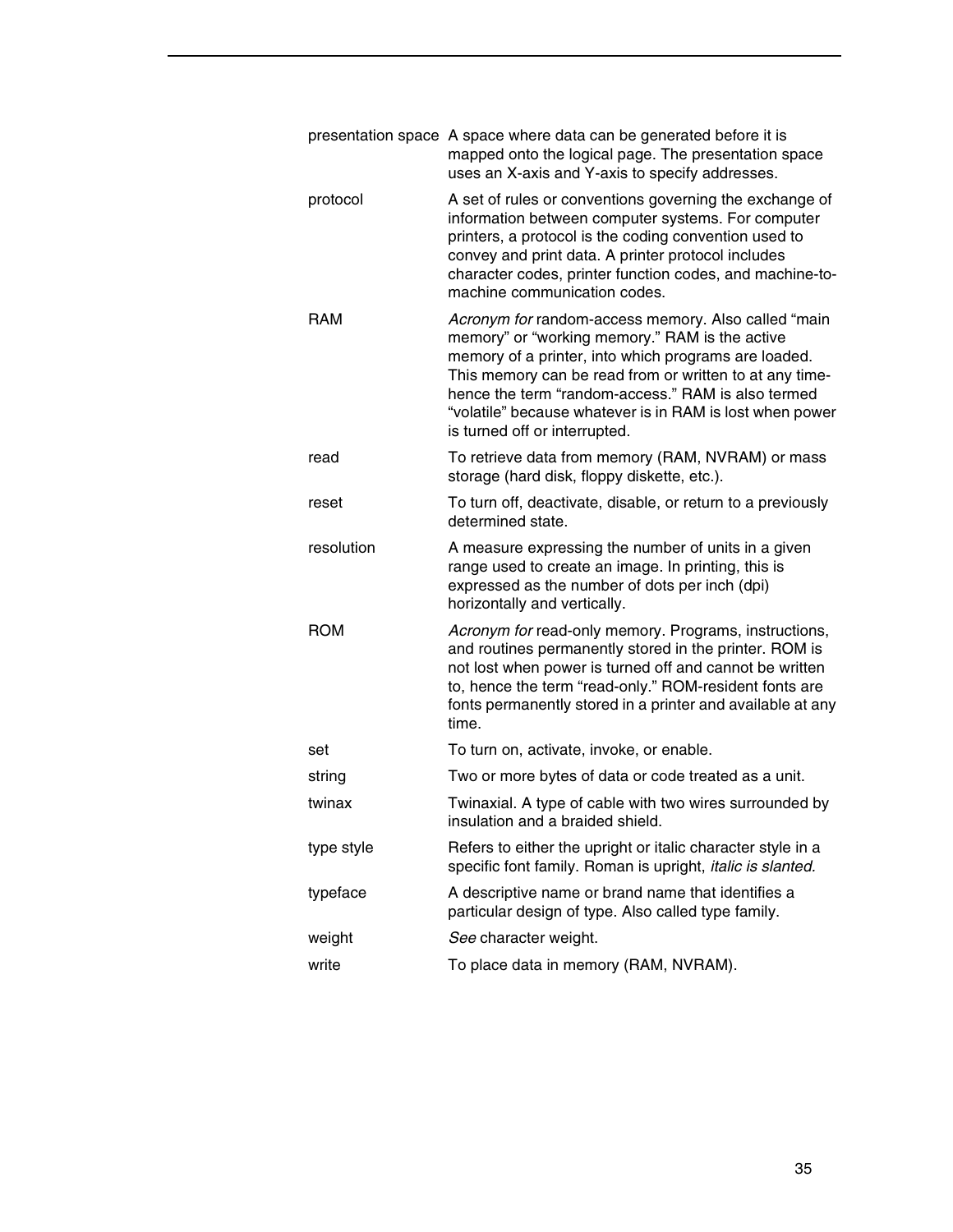# **Appendix A**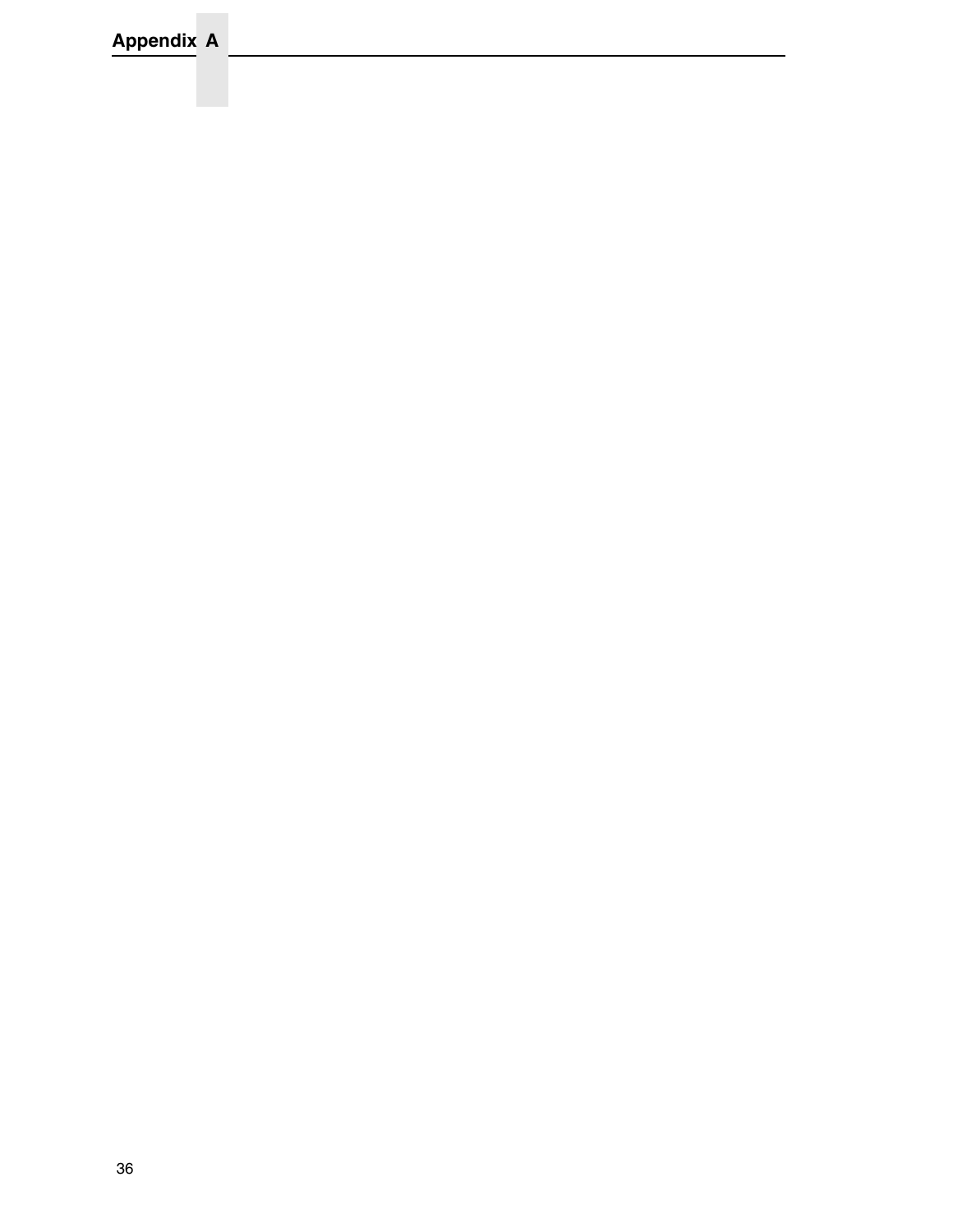# Index

# **A**

[Acknowledge reply, managing, 19](#page-18-7) [Anystate, 10](#page-9-2)

#### **B**

[Bar codes, 17](#page-16-4) [command set, 9](#page-8-4) [commands, 9,](#page-8-5) [18](#page-17-7) [data tower, 10](#page-9-3) [errors, 23](#page-22-0) [Begin Overlay command, 19](#page-18-8) [Begin Page command, 19](#page-18-9) [Begin Page Segment command, 18](#page-17-8) [Block state, 10](#page-9-4)

#### **C**

Center and trim mapping [graphics, 16](#page-15-1) **Commands** [bar codes, 18](#page-17-7) [device control, 19](#page-18-7) [overlay, 19](#page-18-10) [page segment, 18](#page-17-9) [rejected, 22](#page-21-2) [syntax, 12](#page-11-1) [Compatible systems, 8](#page-7-5) [Correlation ID, 12](#page-11-2)

#### **D**

[Data streams, 8](#page-7-6) [Data towers, 10](#page-9-5) [Deferred printing, 11](#page-10-2) [Delete Overlay command, 19](#page-18-11) [Delete Page Segment command, 18](#page-17-10) Device control [commands, 9,](#page-8-6) [19](#page-18-7)

#### **E**

[Emulation, 8](#page-7-6) [End command, 19](#page-18-12) [End Page command, 20](#page-19-7) [Environment, IPDS, 8](#page-7-7) [Error codes, 22](#page-21-3) [Exceptions, 22](#page-21-3) [data check, 23](#page-22-1) [rejected commands, 22](#page-21-4) [specification check - bar code, 23](#page-22-0) [specification check - general, 25](#page-24-0) [specification check - graphics data, 24](#page-23-0) [Execute Order Anystate command, 21](#page-20-3) [Execute Order Home State command, 22](#page-21-5)

#### **G**

[Glossary, 31](#page-30-1) [Graphic Object Content Architecture \(GOCA\), 10](#page-9-6) [Graphics command set, 9](#page-8-7) Graphics data [errors, 24](#page-23-0) [Graphics presentation space, 16](#page-15-2) [window, 16](#page-15-2) [Graphics tower, 17](#page-16-5)

#### **H**

**I**

[IM Image command set, 9,](#page-8-8) [15](#page-14-4) [Image presentation space, 15](#page-14-5) [Images, 15](#page-14-5)

[Home state, 10](#page-9-7)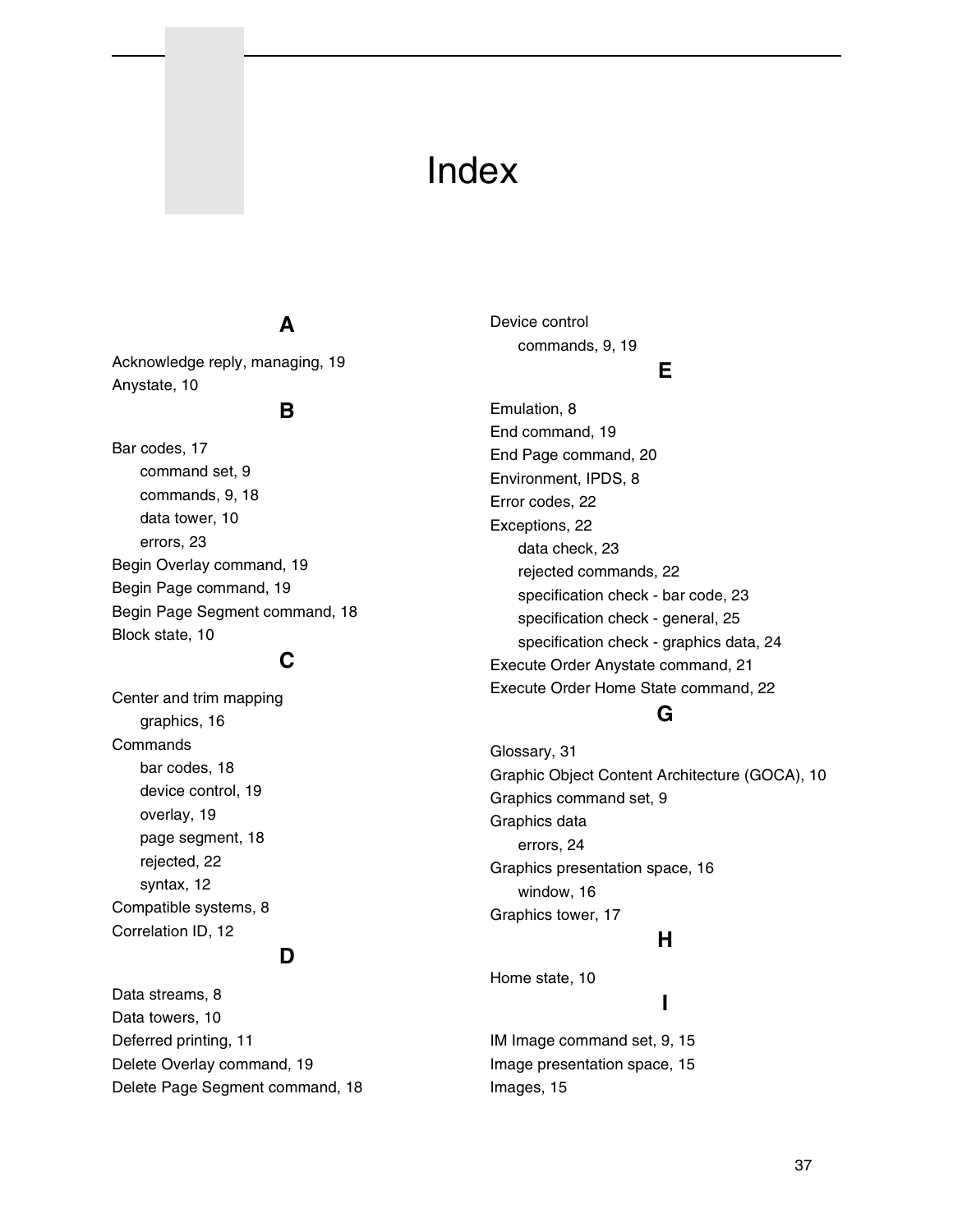[Include Overlay command, 19](#page-18-13) [Include Page Segment command, 18](#page-17-11) [Interface, supported, 8](#page-7-5) [IO Image command set, 9](#page-8-9) IPDS [architecture, 9](#page-8-5) [mode, 8](#page-7-7) [protocol, 8](#page-7-8)

#### **L**

[Load Copy Control command, 20](#page-19-8) [Load Equivalence command, 13](#page-12-3) [Load Font Equivalence command, 20](#page-19-9) [Load Page Descriptor command, 20](#page-19-10) [Load Page Position command, 20](#page-19-11) [Logical page, 11](#page-10-2)

#### **M**

Mapping [bar codes, 17](#page-16-4) [graphics presentation space window, 16](#page-15-2) [image presentation space, 15](#page-14-5) [Medium presentation space, 11](#page-10-2)

#### **N**

[No Operation command, 20](#page-19-12) **O**

#### **Overlay** [commands, 9,](#page-8-10) [19](#page-18-10) [state, 10](#page-9-8)

#### **P**

Page segment [commands, 18](#page-17-9) [state, 10](#page-9-9) [tower, 9](#page-8-11) [Page state, 10](#page-9-10) Position and trim mapping [graphics, 16](#page-15-3)

[Presentation Object Content Architecture, 10](#page-9-11) [Printer operation, 11](#page-10-2) [generating graphics, 16](#page-15-2) [generating images, 15](#page-14-5) [Processing of a page, 11](#page-10-2) [Processing of a page See States, IPDS, 11](#page-10-3) [Protocol, 8](#page-7-9)

## **R**

[Reference documents, 7](#page-6-5) **S**

Scale to fit mapping [graphics, 16](#page-15-4) [Sense bytes, 22](#page-21-3) [Sense Type and Model command, 20](#page-19-13) [Set Home State command, 21](#page-20-4) **States** [IPDS, 10](#page-9-12) **Syntax** [commands, 12](#page-11-1) **Systems** [compatible, 8](#page-7-5)

#### **T**

[Text command set, 9](#page-8-12) [Text tower, 13](#page-12-4) [Troubleshooting, 22](#page-21-3) Twinax printer emulation [data streams, supported, 8](#page-7-6) [system attachments, 8](#page-7-5)

#### **W**

[Write Bar Code command, 18](#page-17-12) [Write Bar Code Control command, 18](#page-17-13) [Write Graphics command, 17](#page-16-6) [Write Graphics Control command, 17](#page-16-7) [Write Image command, 15](#page-14-6) [Write Image Control command, 15](#page-14-7) [Write Text command, 13](#page-12-5)